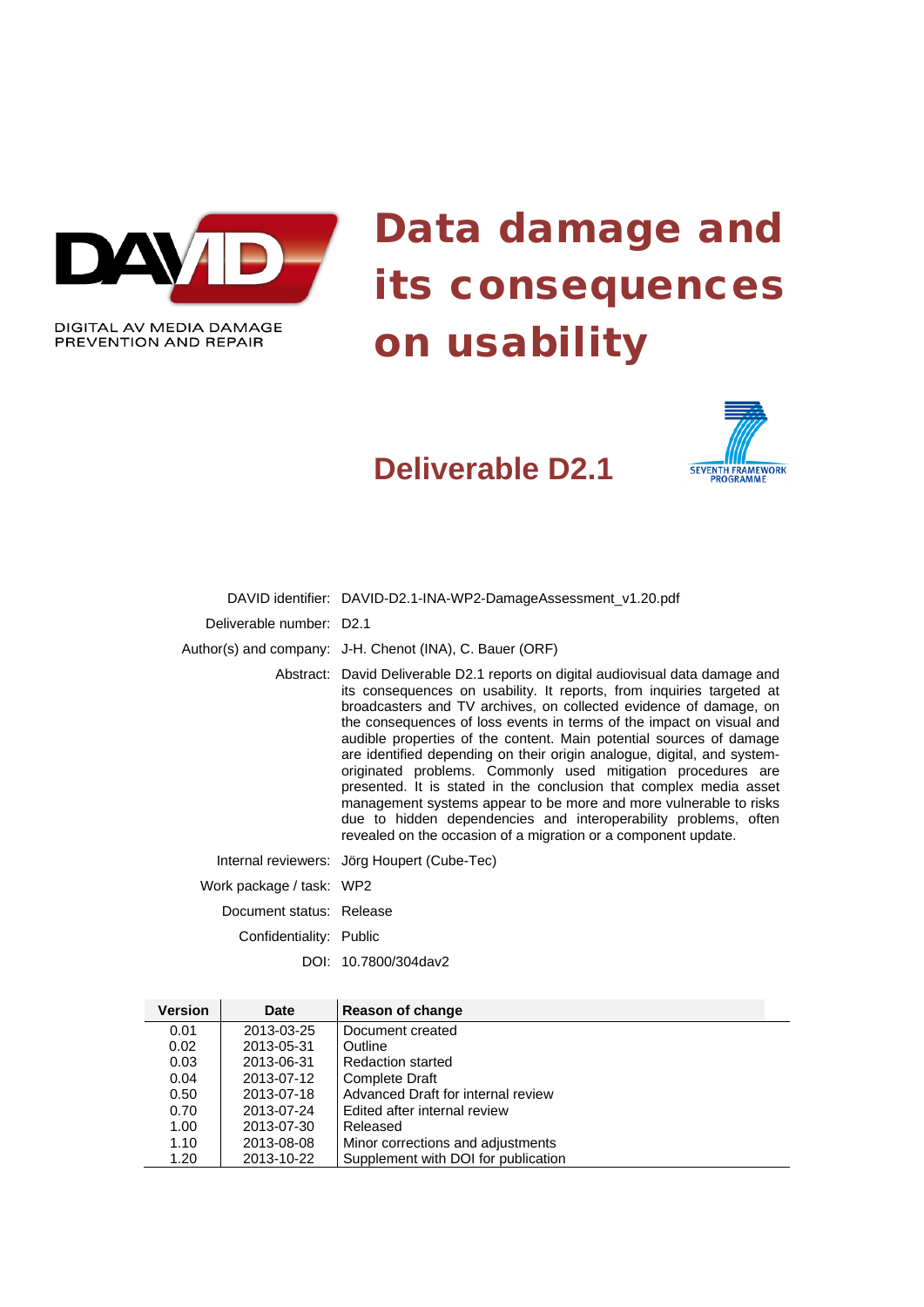

**Acknowledgement:** The research leading to these results has received funding from the European Union's Seventh Framework Programme (FP7/2007-2013) under grant agreement n° 600827.

**Disclaimer:** This document reflects only the author's views and the European Union is not liable for any use that may be made of the information contained therein.

This document contains material, which is the copyright of certain DAVID consortium parties, and may not be reproduced or copied without permission. All DAVID consortium parties have agreed to full publication of this document. The commercial use of any information contained in this document may require a license from the proprietor of that information.

Neither the DAVID consortium as a whole, nor a certain party of the DAVID consortium warrant that the information contained in this document is capable of use, nor that use of the information is free from risk, and does not accept any liability for loss or damage suffered by any person using this information.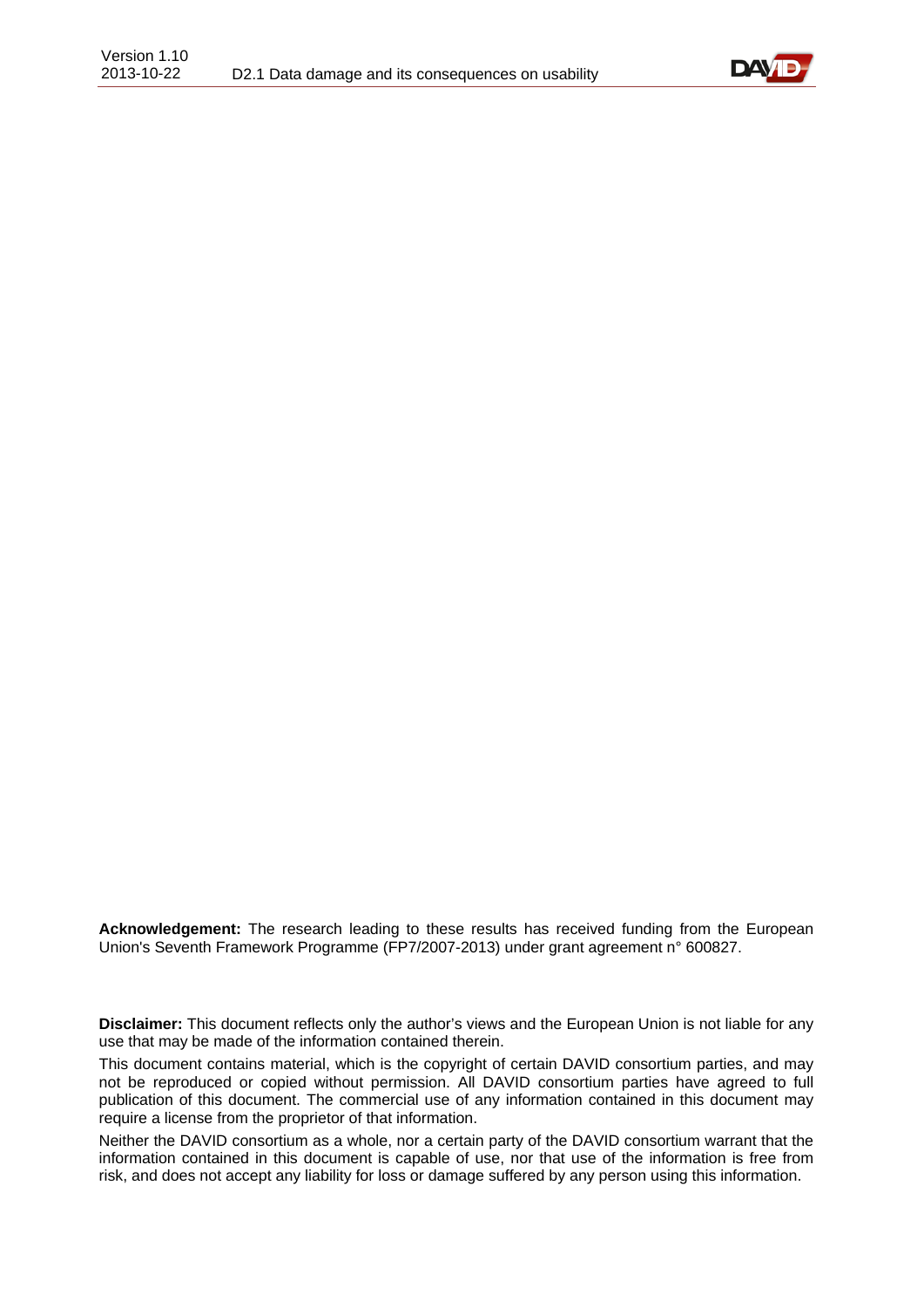

#### <span id="page-2-0"></span>**Tables**  $\mathbf 1$

# <span id="page-2-1"></span>1.1 Table of Contents

|   | 1 <sub>1</sub> |  |
|---|----------------|--|
|   | 1.2            |  |
|   |                |  |
|   | 2.1            |  |
|   | 2.2            |  |
|   | 2.3            |  |
|   |                |  |
|   | 3.1            |  |
|   | 3.2            |  |
|   | 3.3            |  |
|   |                |  |
|   |                |  |
| 5 |                |  |
|   |                |  |
|   | 6.1            |  |
|   | 6.2            |  |
|   | 6.3            |  |
|   | 6.4            |  |
|   |                |  |
|   | 7.1            |  |
|   | 7.2            |  |
| 8 |                |  |

# <span id="page-2-2"></span>1.2 List of Tables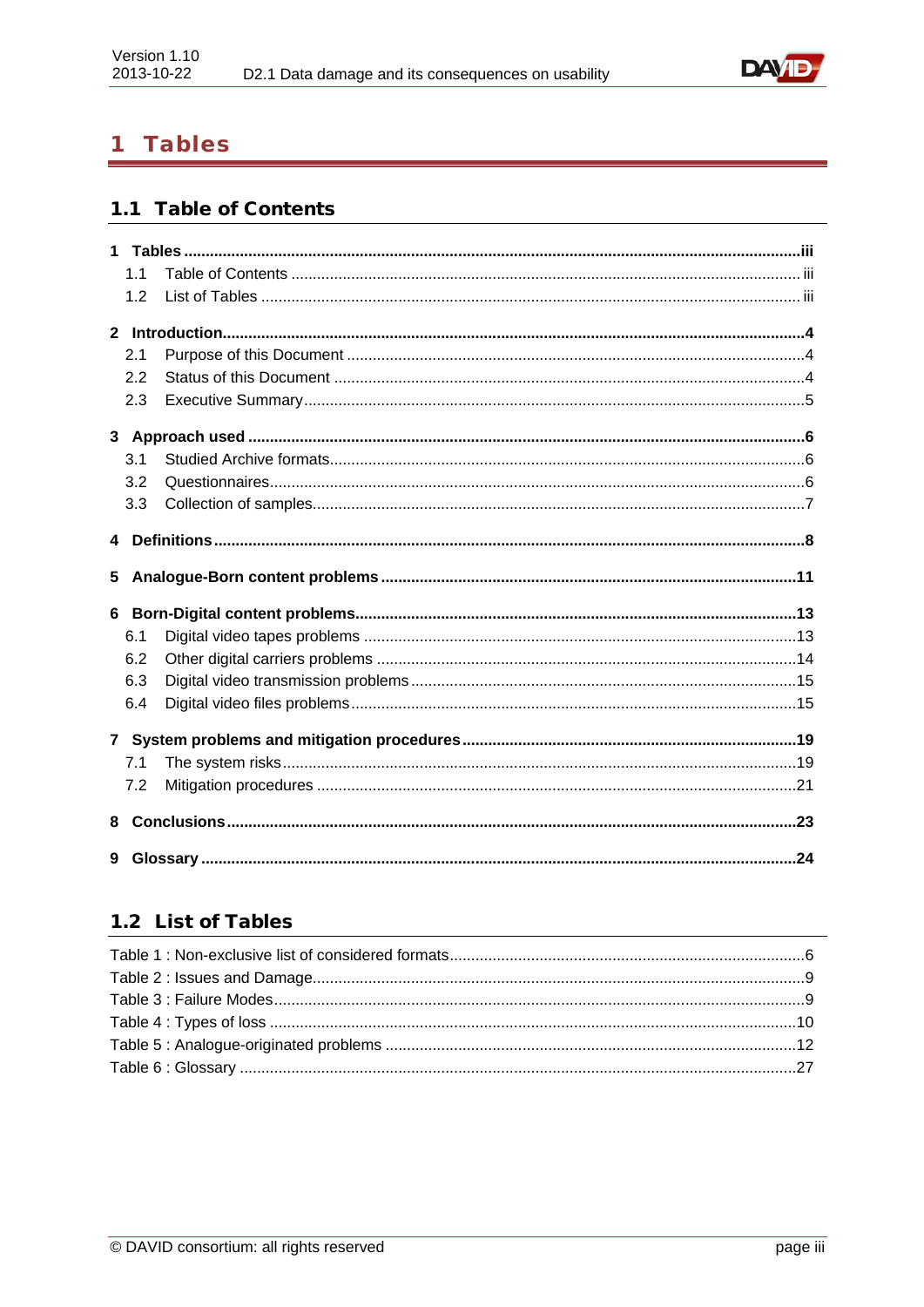

# <span id="page-3-0"></span>2 Introduction

### <span id="page-3-1"></span>2.1 Purpose of this Document

Digital audiovisual content is everywhere: film, television and online media; personal content from cameras and phones; and content from environmental monitoring, corporate training, surveillance and call recording to name but a few. Preserving audiovisual content in these applications target content reuse, regulatory compliance, and archive monetisation – each with differing needs for content quality, safety, storage, access and budget. But there is a common challenge: how to keep audiovisual content usable in the face of adversity: obsolescence, media degradation, and failures in the very people, processes and systems designed to keep this content safe.

The aims of the European Commission funded FP7/2007-2013/600827 DAVID (*Digital AV Media Damage Prevention and Repair)* project are to analyze the origin of potential damage and its consequences on the usability of audiovisual media content, to monitor and restore damage already happened and will develop strategies for avoiding future damage in a way that balances long-term costs, risks of loss, and content quality. Testing, evaluation and demonstration by archive and industrial partners using real-world data ensures high quality project results. As media we target digital video tape, which for many remains the de-facto form of born-digital audiovisual content, as well as the rapid adoption of audiovisual content stored as files in IT based systems.

Objectives for Work Package 2 *Understanding loss and its consequences* are to clearly define the position of the problems to be addressed by the project, by collecting evidence, documentation, test material, and user requirements, related to digital audiovisual contents, in the view of fine-tuning the scope of the DAVID project. This is done through three tasks:

- Task 2.1 addresses damage assessment data and infrastructures, assessing consequences of loss on usability
- Task 2.2 addresses understanding loss modes, i.e. how loss of/damage to audiovisual content occurs
- Task 2.3 focuses on providing guidance and specifications for the developments and usability aspects of the developments.

Task 2.1 addresses damage assessment data and infrastructures, assessing consequences of loss on usability. The core outcome of this task is the current document: Deliverable D2.1 *Data damage and its consequences on usability*.

### <span id="page-3-2"></span>2.2 Status of this Document

The current status of this document is Release – Public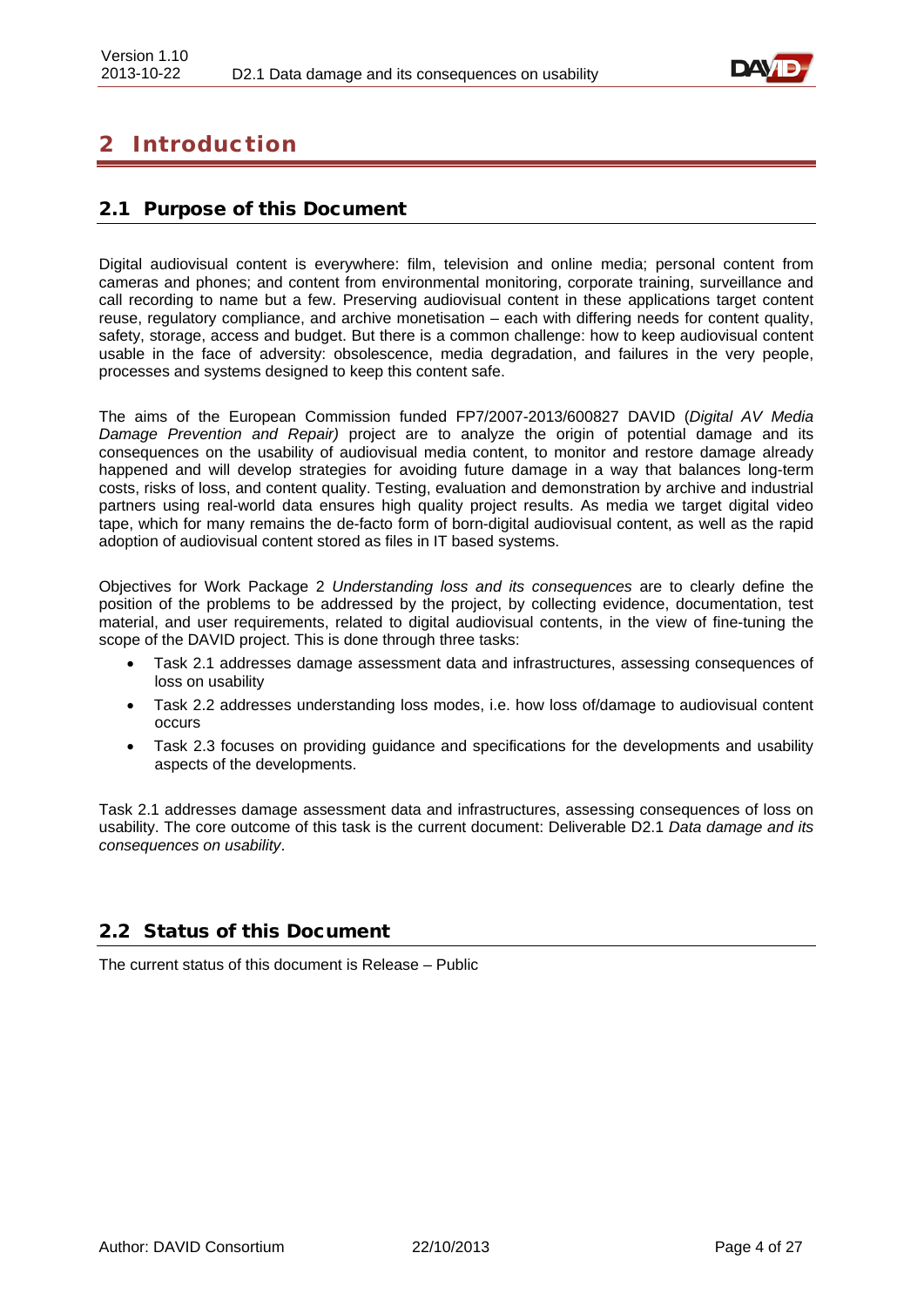

# <span id="page-4-0"></span>2.3 Executive Summary

This document is the Deliverable D2.1 of the DAVID Project prepared under the Seventh Framework Programme (Collaborative Project ICT-2011.4.3 Grant Agreement 600827).

The current document reports on Data damage and its consequences on usability.

It reports on collected evidence of damage, on the consequences of loss events in terms of the impact on visual and audible properties of the content. This report is complemented for internal project uses by a collection of supporting material (video/audio files).

The rest of this report is divided in the following sections:

In Section 3, we document the approach used for obtaining information related to data damage in the audiovisual domain.

Section 4 is dedicated to giving a number or necessary definitions.

Section 5 documents problems affecting digital contents, when caused by their analogue origin.

Section 6 documents problems affecting born-digital contents.

Section 7 addresses System-originated problems, and the procedures for addressing these. Section 8 is the conclusion.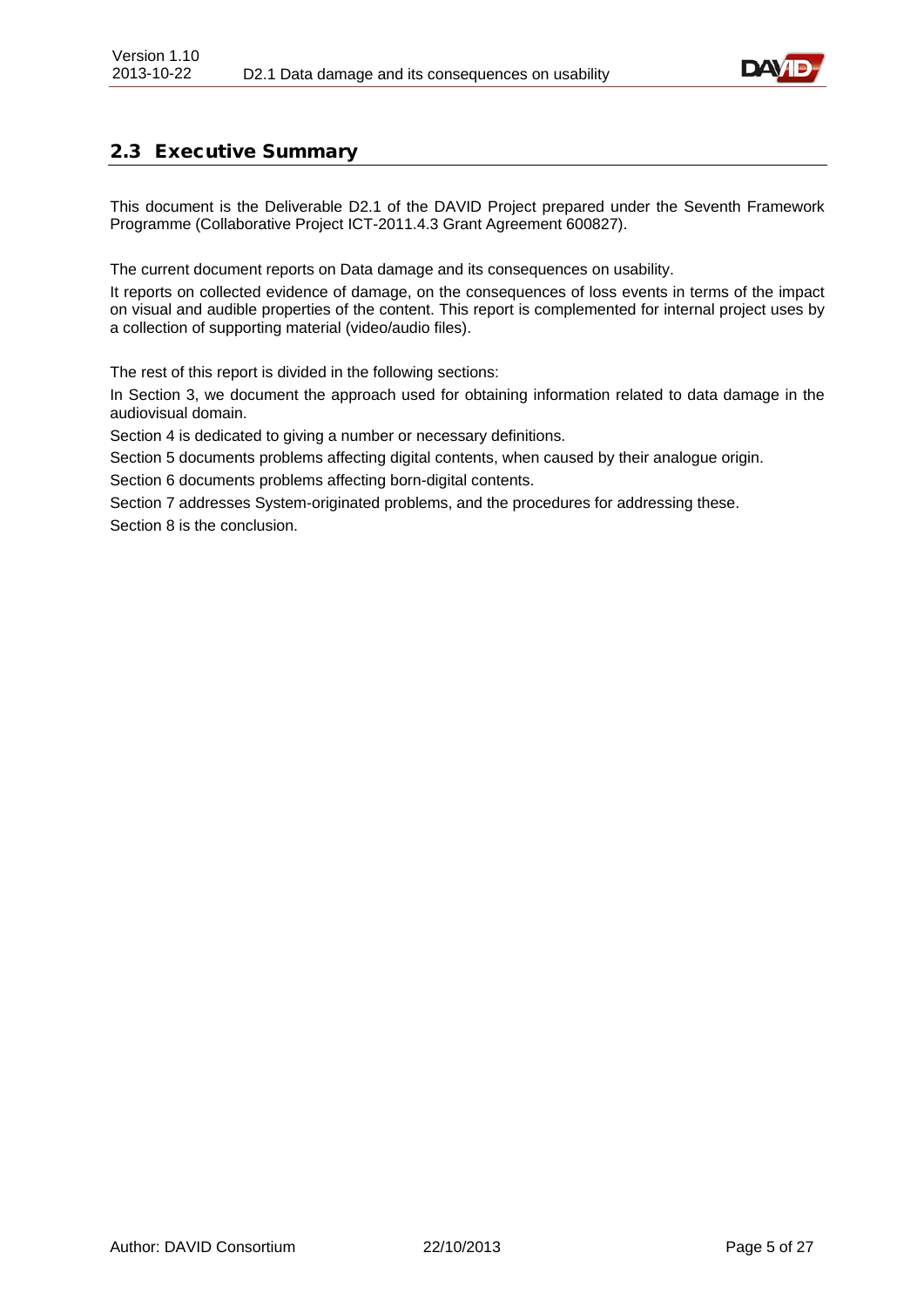

# <span id="page-5-0"></span>3 Approach used

The current section reports on the approach used for documenting the cases of damage to video content data, and on their consequences on usability of the contents.

### <span id="page-5-1"></span>3.1 Studied Archive formats

David is a STREP, a *Specific Targeted Research Project*. Given the limited size and scope of the project, it does not address all the possibilities in terms of data damage, but focuses on the specific domain of audiovisual contents. More specifically, the main focus is on digitised video and film content. The pure audio domain has its own specificities that deserve specific attention, but the boundary had to be set somewhere, it was decided that we would only address audio as the soundtrack for video contents. On the other side, the film industry has its own developments going on, and it was considered preferable that the core focus of the project should be the broadcast production and archives media. A list of media that would be principally considered was established, and is given below.

| Format                                | Comment                                                                                                        |
|---------------------------------------|----------------------------------------------------------------------------------------------------------------|
| Digital Betacam video tape            | <b>Ubiquitous</b>                                                                                              |
| 50Mbps MPEG-2 IMX (D10) on video tape | For SD, used in ORF, from production, 600,000 hours<br>backlog to be ingested. Use MXF when exported to files. |
| P <sub>2</sub> cartridges             | Contain MXF OP-atom, can store DV, DVCPRO,<br>DVCPRO25, DVCPRO50, DVCPRO-HD, AVC-Intra                         |
| MXF Op1a lossless JPEG2000 (for SD)   | For SD, ~100Mbps, used in INA                                                                                  |
| MXF Op1a 200Mpbs JPEG2000 (for HD)    | For HD, used in INA                                                                                            |
| MPEG-2 long GOP PS (8Mbps)            | For SD, used in INA                                                                                            |
| 50Mbps XDCAM HD 4:2:2 (RDD9 V2)       | Contain MXF OP1a, MPEG-2 long GOP, used in INA,<br>ORF                                                         |
| Matroska FFV1                         | Used by Archivematica, Austrian Mediathek                                                                      |
| MXF                                   | A large number of different formats make use of MXF.                                                           |
| Apple Prores HD                       | DCT based, used in production (INA, ORF)                                                                       |
| Avid DNxHD                            | Typically stored in an MXF container. Used in production<br>(INA, )                                            |

**Table 1 : Non-exclusive list of considered formats**

<span id="page-5-3"></span>This list is by no means extensive, but should give a good idea of the great variety of the audiovisual contents that could be affected by damage. We will see below that we cannot be exhaustive, and that the same kinds of problems can arise with very different kinds of media.

A trend is visible, that a large fraction of the listed formats use MXF, either at the main wrapper, or as an export wrapper when exporting from tape to files. This already gives an idea of the large number of formats that use MXF... in a great variety of flavours!

### <span id="page-5-2"></span>3.2 Questionnaires

The first action within the D2.1 Task was to prepare a questionnaire that would serve as a tool for running interviews with knowledgeable people involved in producing, archiving, and exploiting video contents. The questionnaire was intended to be filled, together by interviewer and interviewee. The core of the Q2.1 Questionnaire document was a simple table, with the following fields: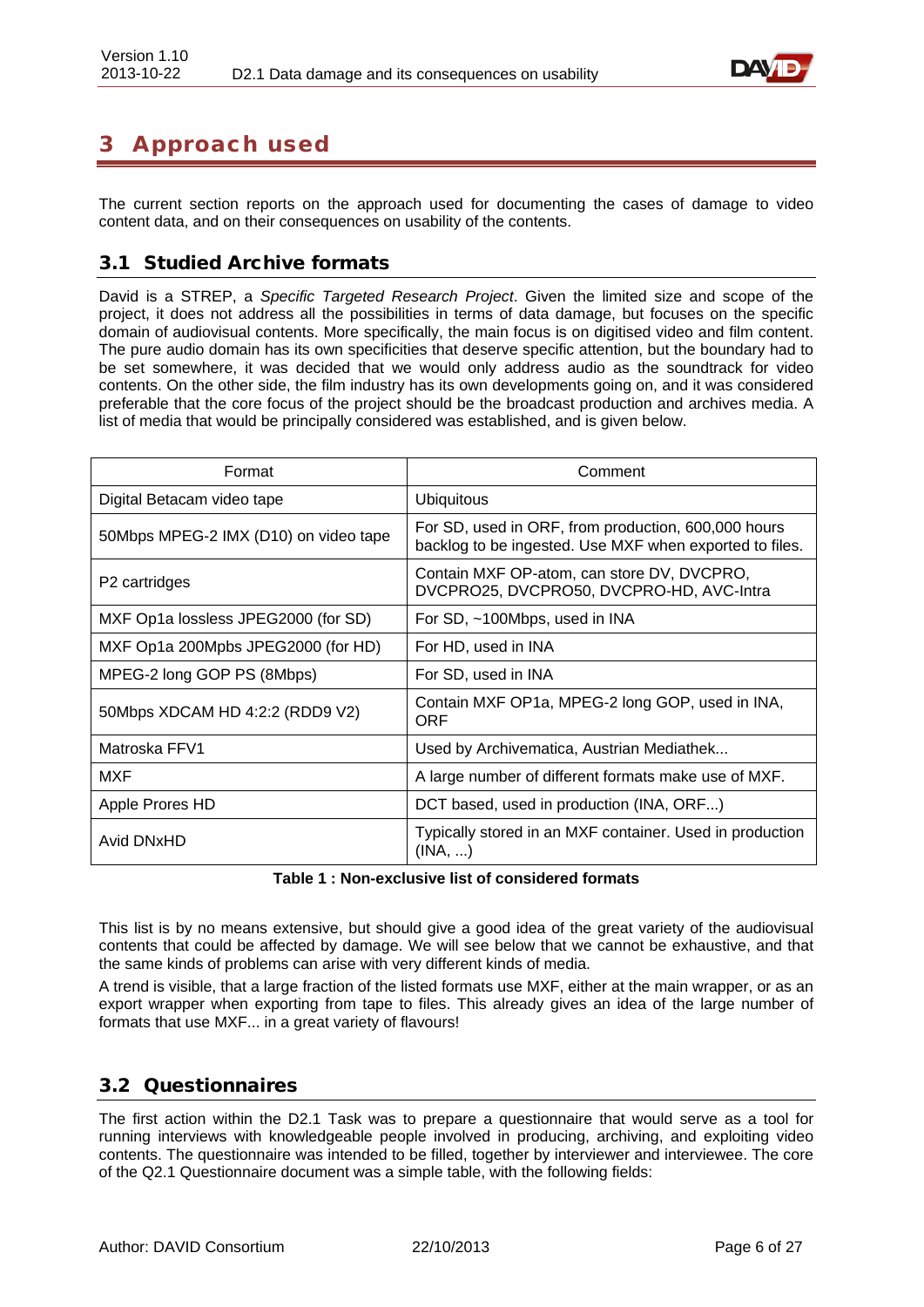

- Problem name
- Frequency (1 very scarce, to 5 very frequent)
- Impact (1 "low impact" to 5 "high impact")
- Detailed description of problem
- Impact: comments on the consequences/impact (both technical and for re-usability)
- Contact for getting files or tapes samples

The contributors were invited to provide problems described by the fields above, in a number of domains. The suggested domains were:

- Digital video tapes problems
- SDI-originated problems
- Intrinsic quality problems
- Digital files problems
- Human-originated problems
- System-level problems
- Other problems worth mentioning?

Overall 24 people, from 11 different entities were interviewed, principally by INA and ORF. It became soon evident that, while the questionnaire was useful in helping tracking down the damage that could occur to video content, the scope was too wide, and the feedback too diverse, to be able to provide quantitative information (frequency, impact...). Information rather came as series of success (and often failure) stories. Overall, the feedback was however sufficient to help defining ranks in terms of criticality. For example, Bit Rot, although it was often acknowledged that it did happen, was considered as much less critical than System-level problems.

### <span id="page-6-0"></span>3.3 Collection of samples

At the same time as the interviews were run, a request for samples of damaged content as issued. The request was covering samples of:

- Faulty digital video tapes
- Recorded contents from faulty tapes
- Corrupted Video files

Those samples were collected and transmitted (in most cases as digitised files) to the project partners for evaluation. INA also produced synthetic generated DigiBeta errors for structured problem analysis.

In some rare cases, parts of the contents may become available for wider use, but most of the contents are under Intellectual Property Rights, the samples are therefore not readily available to the public.

The main problems that were collected were digital drop-outs and transmission errors, but we also collected a large number of samples of analogue defects, as we discovered that (at least in the archive domain), a large number of analogue-originated problems are still occurring and limiting the usability of contents. It was also understood on this occasion that a number of artefacts were poorly documented, as mentioned in Section 5, and that knowledge on the origin of an artefact was very unevenly distributed.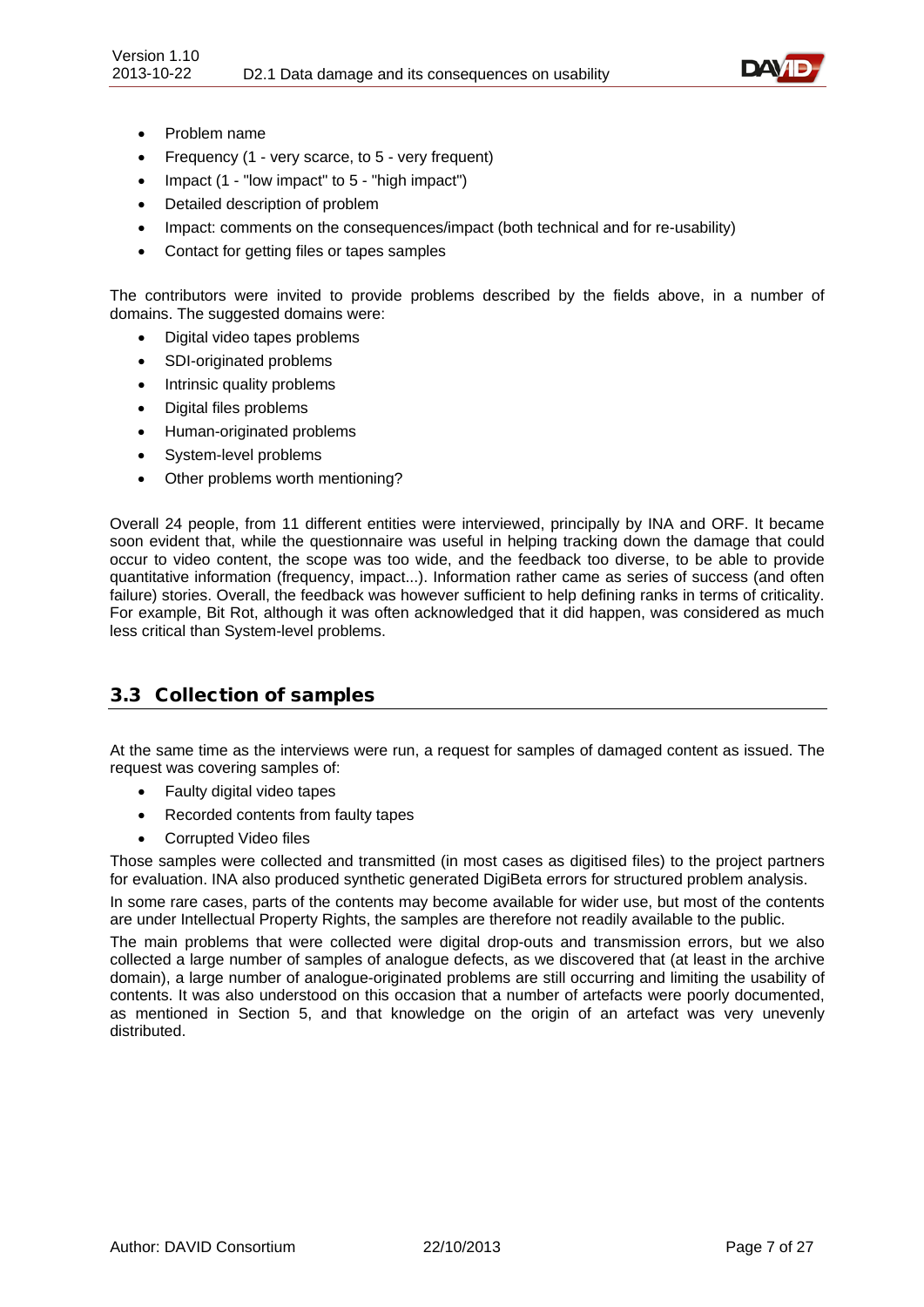

# <span id="page-7-0"></span>4 Definitions

First of all, we must consider that the word "damage" can cover a broad range of different meanings, from physical damage to a cassette, or a very minor drop-out that is not even visible, to the full loss of thousands of files.

In terms of consequences on usability, the same damage can result in a wide range of possible consequences, depending on the affected contents. When a backup copy exists of one (several) damaged programme(s), the main consequences will be additional costs and delays on getting the hold of the backup copy (copies), and restarting operations. Even without a backup, a few frames damaged or lost can have no consequence at all ("we will never use that part"), little consequences ("we can use a copy of slightly poorer quality") or can result in huge losses ("this was the key sequence, it cannot be recovered or re-shot, we cannot use the programme at all"). The consequences will also vary depending on the user: a broadcaster will have different views from a producer, a news editor, an archivist, or a footage library.

We have tried in this section to set up a number of definitions that will hopefully help clarifying the scope of our topic, keeping in mind that we have tried to get as general a feedback as possible from the users, without insisting on one kind of damage, or on one kind of consequences to the users.

The table below includes a number of different issues that can have a consequence on usability, some of which can be considered as 'damage'.

Note: this table is freely inspired from the list of issues defined by the Open Planets Foundation, in their Digital Preservation and Data Curation Requirements and Solutions page<sup>[1](#page-7-1)</sup>, and was adapted for our needs, and extended to include the physical origin of the problems.

| <b>Issue</b>             | Description                                                                                               |
|--------------------------|-----------------------------------------------------------------------------------------------------------|
| Missing carrier          | artefact that holds the AV content has<br>The physical<br>disappeared                                     |
| Damaged carrier          | The physical artefact that holds the AV content is damaged                                                |
| Missing playback machine | There is no machine for reading the carrier                                                               |
| Incomplete playback      | A section of the programme is missing, possibly to damaged<br>carrier                                     |
| Poor playback quality    | The quality of the playback of AV contents is insufficient                                                |
| Encoding quality issues  | AV asset is not of required quality, e.g. due to low bit rate<br>compression                              |
| Bit rot                  | AV digital data has become corrupted                                                                      |
| Block read error         | A section of the digital medium was not read properly,<br>resulting in distorted parts of the AV contents |
| Conformance issues       | AV data does not match the required profile or the file format<br>is unknown                              |
| Context problem          | Required environment/metadata to understand the AV data is<br>missing                                     |
| Embedded objects issues  | Interpretation of other objects embedded in digital AV file is<br>difficult                               |
| External dependencies    | Exploitability depends on relationship with objects outside the<br>digital AV file                        |

-

<span id="page-7-1"></span><sup>1</sup> <http://wiki.opf-labs.org/display/REQ/Digital+Preservation+and+Data+Curation+Requirements+and+Solutions>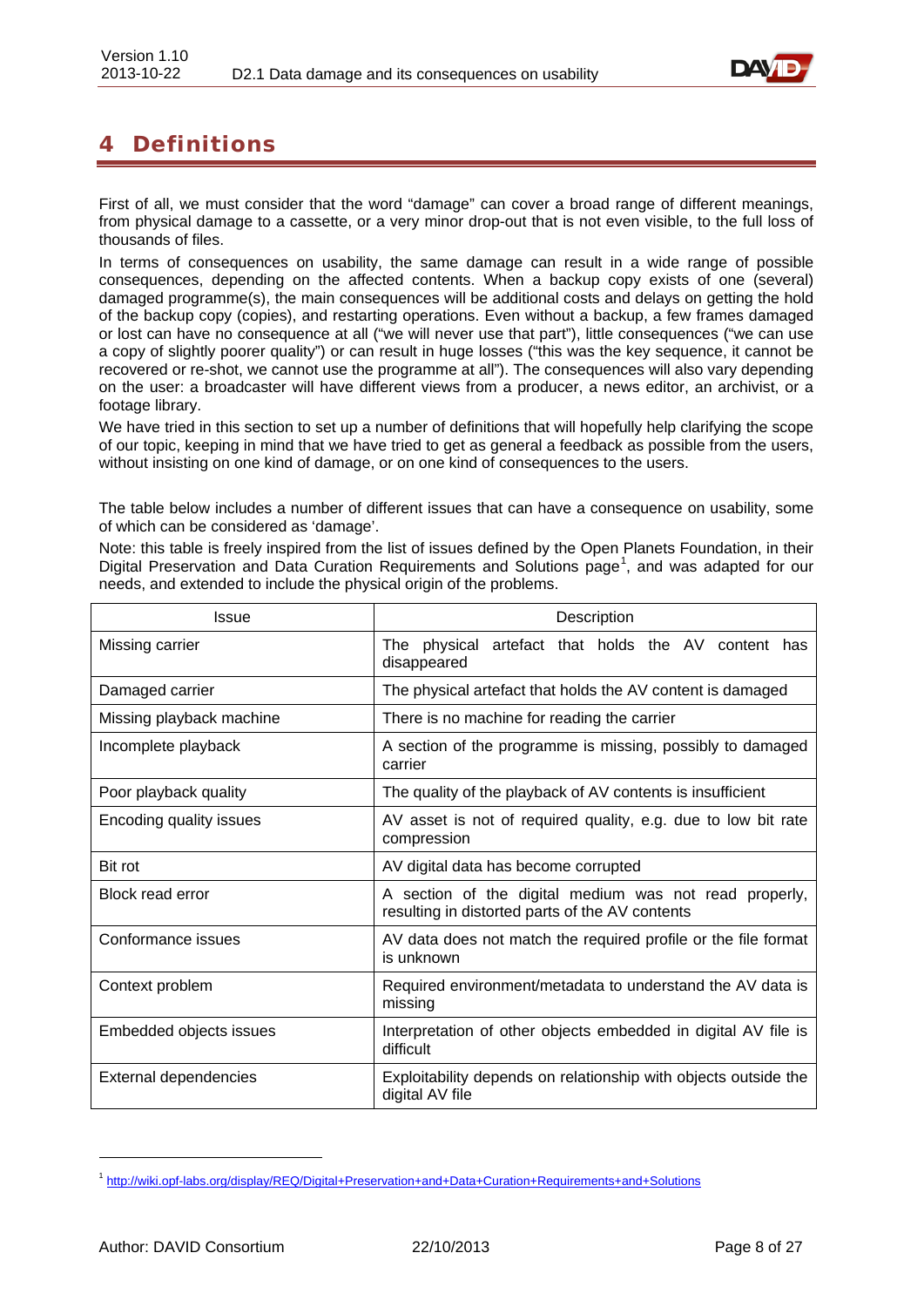

| Structural relationship issues | The AV asset is made up of more than one digital object, and<br>structure is unclear |  |  |
|--------------------------------|--------------------------------------------------------------------------------------|--|--|
| Rights issues                  | Permissions for using or migrating AV asset<br>are<br>unclear/missing                |  |  |
| Obsolescence issues            | Format, software, hardware is no longer available/understood                         |  |  |

#### **Table 2 : Issues and Damage**

<span id="page-8-0"></span>From the problems above it is possible to set up a list of different failure modes, detailed in the table below:

| Affected system part                                    | Failure mode                                                                                                                  |
|---------------------------------------------------------|-------------------------------------------------------------------------------------------------------------------------------|
| Equipment/hardware (e.g. tape drive,<br>server, cables) | Equipment failure (HDD head crash, tape head clog), server<br>failure, network failure / chattering connection (e.g. for NAS) |
| Carrier (e.g. tape, HDD, optical media)                 | Whole carrier corruption, block-/sector-level corruption, burst,<br>bit flip, misdirected write                               |
| File system (e.g. NTFS, ZFS)                            | Corrupt file system records                                                                                                   |
| Operating system                                        | I/O failure, corruption of data in memory                                                                                     |
| File: format, container, codec                          | Inconsistent/non-standard format; truncated; corrupted                                                                        |
| Application                                             | Interprets standard poorly/differently to expected                                                                            |

#### **Table 3 : Failure Modes**

<span id="page-8-1"></span>From the problems above it is possible to set up a list of different types of loss, from the most harmless, to the complete impossibility of using a large set of contents. The following table gives a first list of the different failure modes, ranked from the lowest to the highest severity.

| Type of loss                                                                   | Examples                                                                                                                                                                                                                                                                                                                                           |
|--------------------------------------------------------------------------------|----------------------------------------------------------------------------------------------------------------------------------------------------------------------------------------------------------------------------------------------------------------------------------------------------------------------------------------------------|
| Can play now, but may not be able to<br>play or migrate in a different context | Metadata is ignored on playback but used during transcoding<br>(such as width and height, which is ignored on playback but<br>causes conversion to change aspect ratio)<br>Dark or reserved metadata (that may be corrupt or wrong and<br>may be ignored by current player) is interpreted differently by<br>another player (now or in the future) |
| Can play, but there are artefacts                                              | Non perceivable artefacts<br>Hardly perceivable artefacts<br>Frame dropouts<br>Corruption of frame(s)<br>Corruption of audio stream (whole/part)<br>Missing parts (e.g. subtitles, 2nd audio track)<br>Wrong colour space<br>Wrong aspect ratio                                                                                                    |
| Can play, but information about the<br>asset is missing/wrong/corrupt          | Metadata is missing or incorrect, meaning that we cannot<br>'access' the asset easily (e.g. using search)                                                                                                                                                                                                                                          |
| Can play (technically), but do not have<br>rights appropriate to intended use  | No rights to broadcast, provide access to, or migrate content                                                                                                                                                                                                                                                                                      |
| Cannot play without additional<br>processing (we know how to do it)            | Must first transcode from obsolete or archive format                                                                                                                                                                                                                                                                                               |
| Cannot play, but a backup copy is<br>available                                 | Must use the backup copy, may involve important efforts                                                                                                                                                                                                                                                                                            |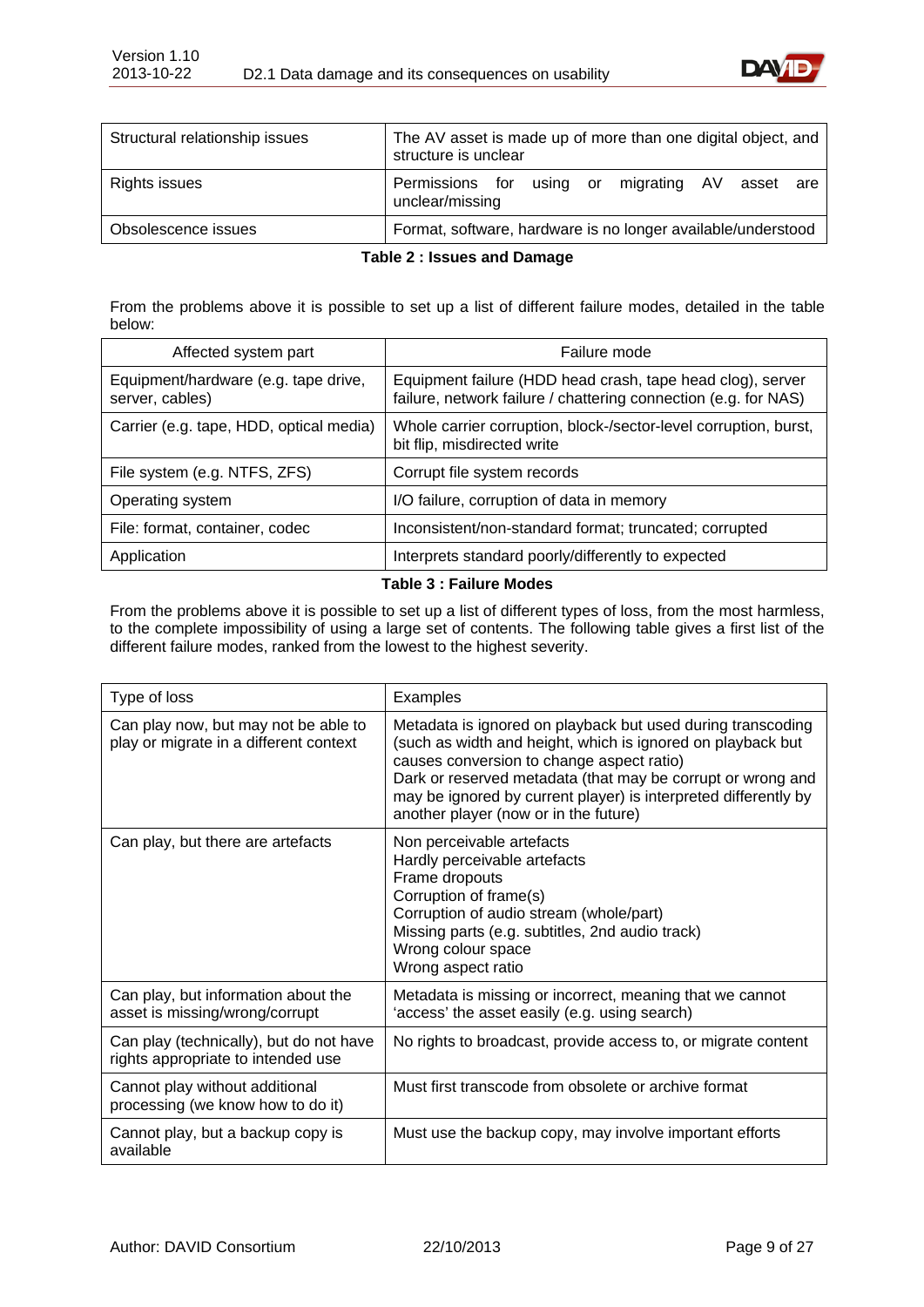

| Cannot play without additional<br>processing (it should play)    | File is incompatible with current stack, despite the fact that it<br>should be in a playable format<br>File was created 'bad' (internally inconsistent), e.g. not<br>according to the profile it says it is (OP-Atom, not OP1a, 8bit<br>not 12bit)<br>We upgraded the stack but did not change the format/carrier,<br>on the understanding that we should still be able to read it |
|------------------------------------------------------------------|------------------------------------------------------------------------------------------------------------------------------------------------------------------------------------------------------------------------------------------------------------------------------------------------------------------------------------------------------------------------------------|
| Cannot play, format is obsolete with<br>respect to current stack | We waited too long to migrate the content. Migrating content<br>now is difficult because context required to interpret the file is<br>obsolete/prohibitively expensive to replace                                                                                                                                                                                                  |
| Cannot read the file                                             | Equipment and/or software required to read the file is<br>obsolete<br>Carrier is damaged (head crash, tape problem)<br>File system (e.g. journal) is corrupted<br>Other problems resulting from previous migration to different<br>file system/carrier $-$ e.g. non-standard character used in<br>filename                                                                         |

<span id="page-9-0"></span>**Table 4 : Types of loss**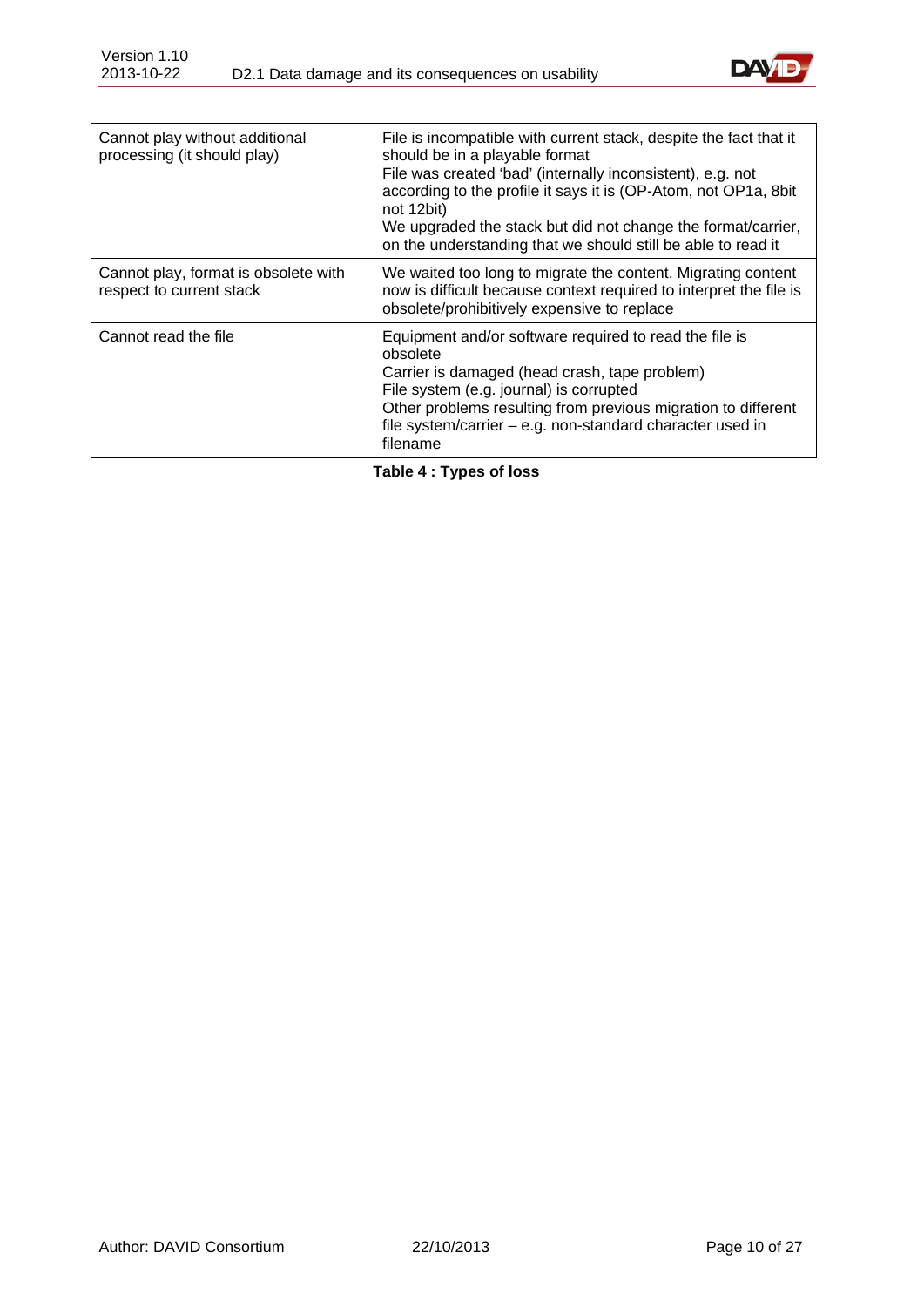

# <span id="page-10-0"></span>5 Analogue-Born content problems

When the inquiries were started, it was preferred not to orient the answers towards the problems affecting digital-born contents, but rather to allow the interviewees to express all the problems that affected the usability. It is stressed here that a large proportion of the users declared that, despite the contents they were using were digitised, they were still plagued by problems due to the analogue origin of the contents. It is not surprising that those that were the most insisting on these topics were the personnel involved with managing of using archive AV contents. Still, the availability of digitised analogue-originated contents makes even more visible the lack of adequate tools for managing some of the problems that affect these contents.

We will not try here to set up an exhaustive list of the problems that can affect analogue-originated archive contents. Such lists have already been set up, we prefer to direct the readers to several sources of information:

The Aurora/Brava impairments dictionary<sup>[2](#page-10-1)</sup>; despite being quite old (earliest version is dated 1996), it offers a large (bi-lingual) palette of the different origins and defects that can affect film, audio, and video contents. Missing in this list are pictorial samples or short videos to demonstrate the effect of each of those artefacts.

Although currently less detailed, the AV Artifacts Atlas (AVAA)<sup>[3](#page-10-2)</sup>, set up in a joint effort by the Bay Area Video Coalition, New York University Digital Library Technology Services, and Stanford Media Preservation Lab, aims at defining collaboratively an on-line common vocabulary on analogue- and digital-originated video and audio artefacts. AVAA has much more effort currently running, and uses modern technologies (MediaWiki), and has pictures for helping understanding the different artefacts.

We also have to mention the EBU effort by Strategic Programme on Quality Control  $(QC)^4$  $(QC)^4$ , that is currently working on a set of criteria of acceptance of broadcast contents. The list is under review at the moment, but does not list artefacts as such, but rather the criteria that have to be measured.

Fortunately there are many analogue-born content problems that can currently be addressed by stateof-the art techniques. In the case of David, we will restrict the Analogue-Born content problems to those that are involved in restoring contents have expressed as being currently unsolved. Problems listed as still pending are listed in the table below (in alphabetical order). Descriptions are adapted from the he Aurora/Brava impairments dictionary.

| Name                                            | Description/comments                                                                                                                                                                                                                                                                                                          |
|-------------------------------------------------|-------------------------------------------------------------------------------------------------------------------------------------------------------------------------------------------------------------------------------------------------------------------------------------------------------------------------------|
| Antiphases                                      | This artefact, only present in SECAM, results in a permutation of DR and DB<br>components (from a few lines to a whole field are affected). May be due to loss<br>or attenuation of field identification signals, loss, attenuation, or incorrect timing<br>of colour burst. The colour is considerably shifted towards pink. |
| Blur                                            | Blur is very common, and may be caused by several factors (incorrect setup of<br>tube cameras, poor lens focus, motion).<br>The tools currently available for video restoration are not efficient.                                                                                                                            |
| Beta and BetaSP<br>chrominance head<br>clogging | Dirt on one chrominance head: only one field has chrominance signal.<br>There is no tool for repairing this artefact, despite it is relatively frequent, as<br>chrominance heads are more exposed to dirt than luminance head, and the<br>problem was not visible on B/W viewfinders and monitors.                            |
| Comet/blooming                                  | Memory effect on tube cameras, affecting areas exposed to too much light.<br>No tool is currently available for correcting these artefacts.                                                                                                                                                                                   |

<span id="page-10-1"></span><sup>&</sup>lt;sup>2</sup> [http://brava.ina.fr/brava\\_public\\_impairments\\_list.en.html](http://brava.ina.fr/brava_public_impairments_list.en.html)

<span id="page-10-2"></span><sup>3</sup> [http://preservation.bavc.org/artifactatlas/index.php/Table\\_of\\_Contents](http://preservation.bavc.org/artifactatlas/index.php/Table_of_Contents)

<span id="page-10-3"></span><sup>4</sup> <http://tech.ebu.ch/qualitycontrol>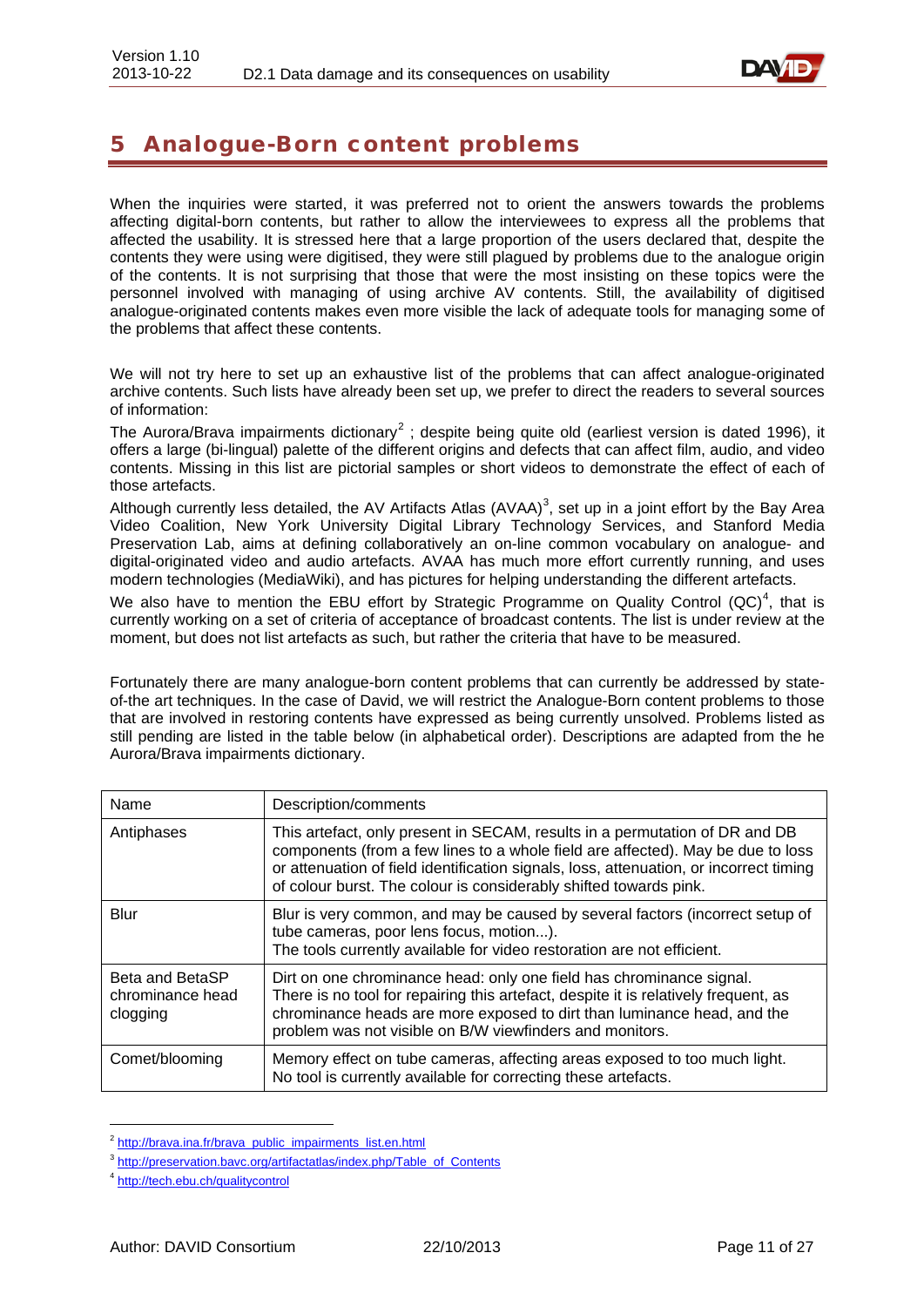

| Noise/Grain                              | Video noise and film grain are very frequent in archive documents shot on<br>video and film. There are a number of tools available, but the quality of the<br>result is not as good as the expectations.                                                                               |
|------------------------------------------|----------------------------------------------------------------------------------------------------------------------------------------------------------------------------------------------------------------------------------------------------------------------------------------|
| Overshoot, Ringing,<br>Echoes, streaking | A number of different defects originated in electronic circuits and transmission<br>cables, that makes sharp edges look oscillating, softer, or replicated, in the<br>horizontal direction.<br>No tool is currently available for correcting these artefacts.                          |
| Several pictures<br>unrecoverable.       | Several Frames damaged beyond repair, due to mechanical tape Problems,<br>damaged film, film breaks, off-locks<br>Despite there are tools for repairing one picture, when several pictures in a row<br>cannot be recovered, there is usually no solution available.                    |
| Smearing                                 | Saturation of CCD cameras resulting in charges flowing between adjacent<br>pixels or registers. The consequence is a saturation of one colour channel<br>extending along rows (Red channel is usually affected first).<br>No tool is currently available for correcting this artefact. |

**Table 5 : Analogue-originated problems**

<span id="page-11-0"></span>The good point on the analogue-originated artefacts is that, as analogue production has nearly fully stopped, the artefacts list is not supposed to extend dramatically beyond the known problems. Digitisation efforts have started by many contents holders, and the process, albeit costly, is expected not to change significantly over next years. We do know how to address most problems, for the others we know that we don't. However, this should not be considered as a reason for slowing down the digitisation efforts, as the quality of the playback is not expected to improve very much in the next years, at least it will not improve fast enough to compensate for the decaying rate of the analogue contents.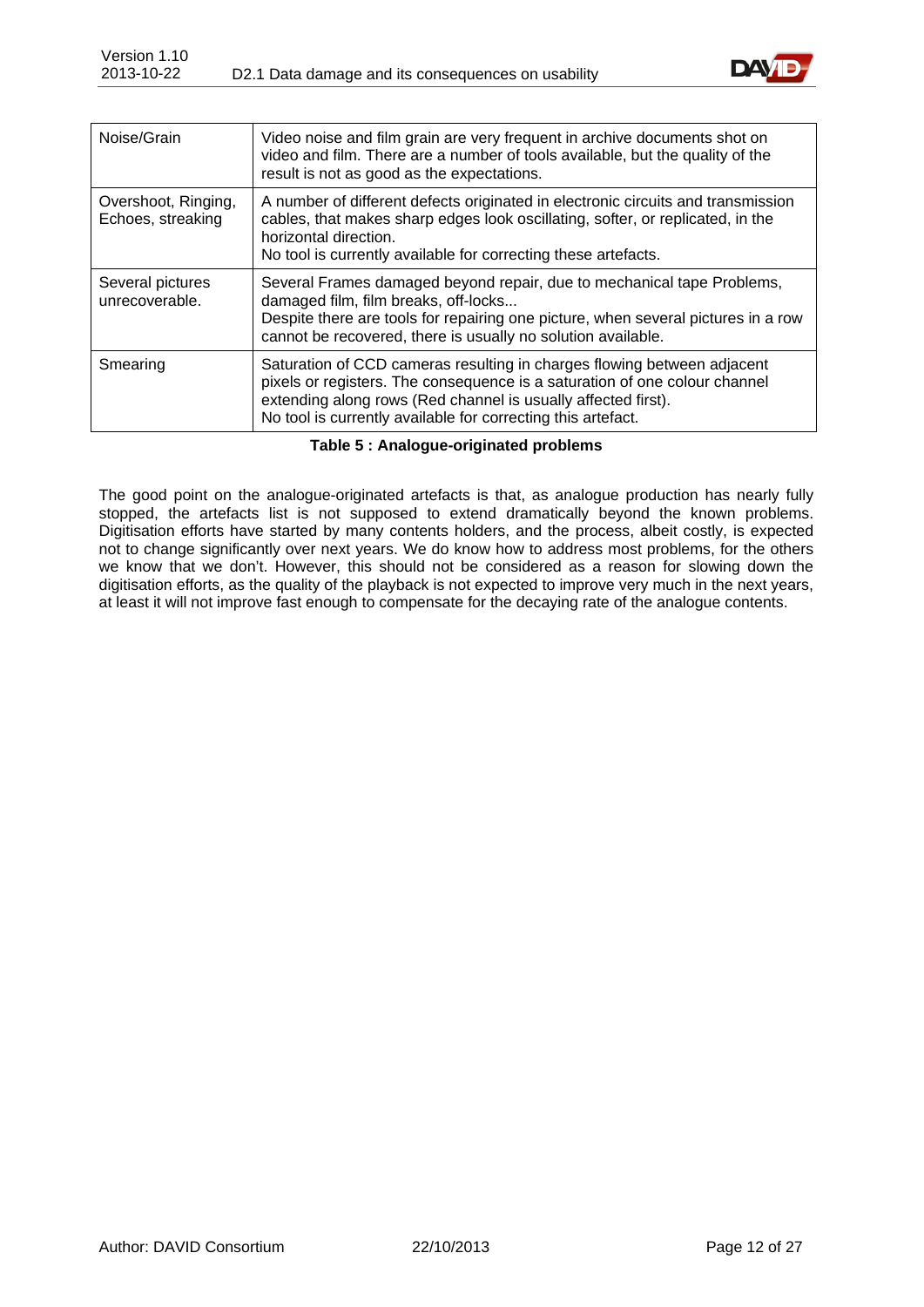

# <span id="page-12-0"></span>6 Born-Digital content problems

The introduction of digital video, starting from 1982, has created a number of problems different from those mentioned above. We will in this section address first the case of digital video tapes, then other digital media, then transmission problems, and eventually consider the case of files.

## <span id="page-12-1"></span>6.1 Digital video tapes problems

The history of digital video tapes is briefly summarised here.

All the video tapes systems mentioned below use helical recording technology. In Standard-Definition (SD), the first digital video tape format to be introduced, in 1987, was D1; it stored 4:2:2 video contents in Standard Definition (SD) at 8 bits per sample. The very high price, and interoperability problems between brands, made the number of units sold relatively small. D2 (1988) and D3 (1991) stored 8 bits digitised composite video, and were not widely adopted, with some exceptions (e.g. BBC). Digital Betacam was introduced by Sony in 1994. It was DCT-based, used a relatively low compression rate (2.2:1), and could store 10 bits 4:2:2 video with a quality very close to uncompressed, with robust VTRs and relatively affordable units that made Digital Betacam was quite quickly adopted by the broadcast industry as a *de facto* standard, both for cameras and studio recorders/players. D5 was a good 4:2:2 10 bit uncompressed format from Panasonic, launched in 1994, but was by far not as successful as Digital Betacam. A high number of different formats emerged then, all based on DCT compression: Sony built upon their success with the Betacam SX (1996, 8 bits 10:1 MPEG2-like IBIB compression), that was quite successful in the news gathering domain. In 2001, the Betacam IMX format, with pure intra-frame encoding compression rates as low as 3.3:1, was the last Sony SD video tape recording system, and became quite widespread. In addition most IMX decks could play Digital Betacam cassettes, and could transfer IMX tapes faster than real-time. The consumer format DV, introduced in 1996, evolved towards relatively more robust formats: DVCPRO (Panasonic, 1995), DVCAM (Sony, 1996), DVCPRO50 (50 Mbps, 1997). All DV-originated use DCT-based compression, had small cassette sizes, low tape thickness, and were mainly used for acquisition, their long-term performances being often criticised; but the contents could be directly transferred into files. Digital-S was an alternative offered by JVC, with limited success.

For High-Definition, the Sony HDV-1000 (1-Inch tape format, 1984) was not digital, but analogue. Early digital systems using 2 to 4 D1 VTRs were used, but the reliability was quite questionable, and recovering the contents from the originals has become extremely difficult.

D5-HD, a High-Definition upgrade for D5 was proposed in 1994 by Panasonic, using compression, followed in 1997 by Sony HDCAM (8-bit DCT compressed 3:1:1, 144 Mbps), and in 2003, of HDCAM-SR (10bits, 440/880 Mbps, MPEG4 part 2). Again, Sony has been quite widely distributed, despite the high price of HDCAM-SR. Alternatives were offered by JVC (D-9 HD, based on Digital-S), but again with limited success.

The digital video tapes exhibit problems similar to those of the analogue world, with different manifestations. A **drop-out** is a loss of Radio Frequency (RF) signal read by one (or more) of the microscopic magnetic playback heads, reading at high speed (several m/s) the recorded magnetic track. The drop-out can be caused by one or several of the following causes:

- The tape was briefly lifted away from the head by some debris, or by a tape crease.
- The head is not properly aligned with the magnetic track
- The magnetic track is damaged, e.g. due to magnetic debris on the tape path (magnetic scratch), or age.
- The RF signal on the tape is too low, due to a drop-out at record time, poor settings, damaged recording heads...

In the case of digital video tape, the picture contents are often compressed, and transformed into data blocks that are written on tape as parallel diagonal magnetic tracks. A very small drop-out will result in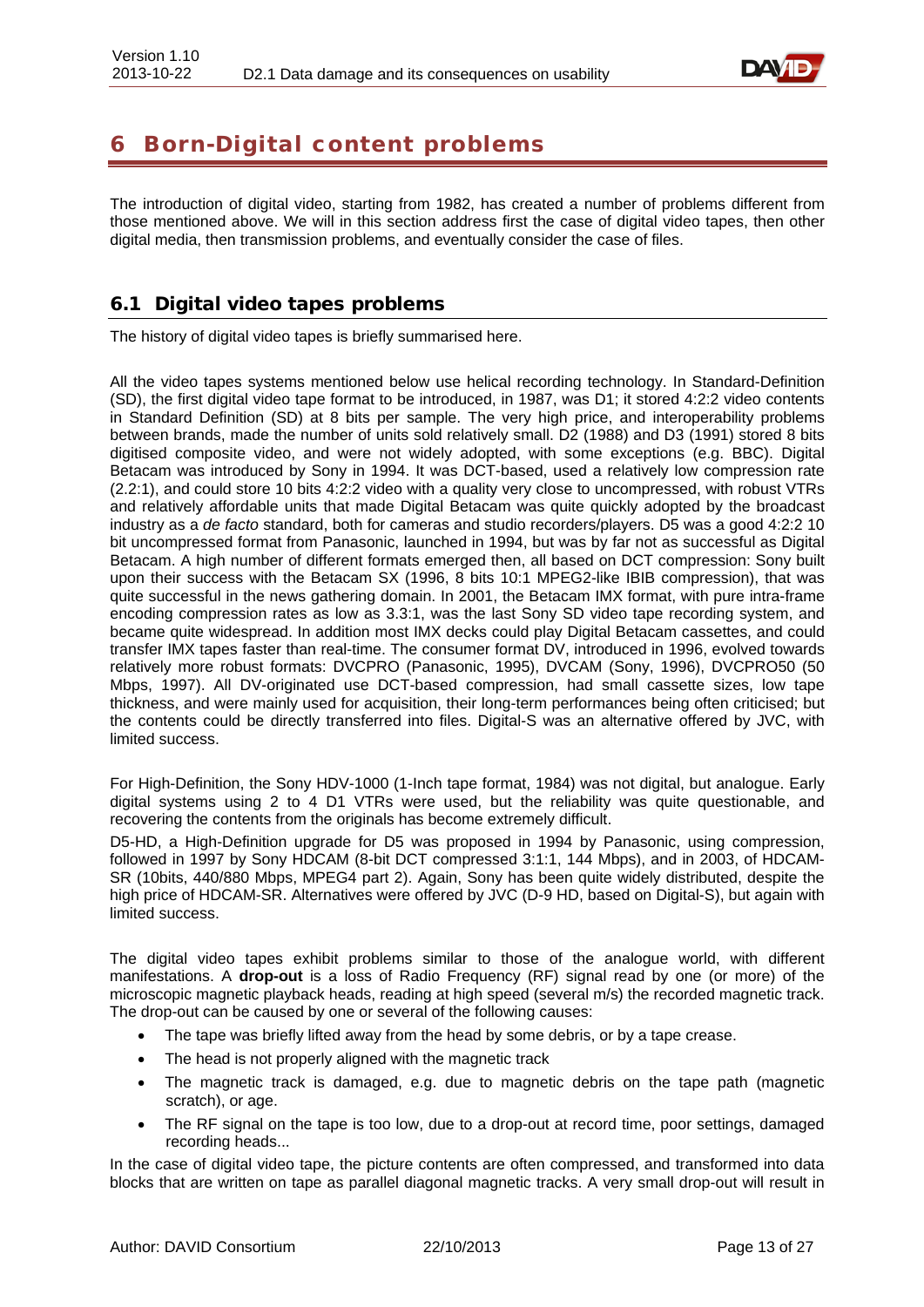

one or several blocks read in error. A large drop-out will result in a very large number of blocks not read at all, and visibility will be worsened by the level of compression. To limit the visibility of those accidents, the manufacturers have devised and implemented a number of strategies:

**Error correction**: if a few bits are in error, Error-Correcting Code (ECC) disseminated in same or other blocks can allow re-computing fully the block. Correction should be perfect, loss is very unlikely.

**Error detection**: a checksum or cyclic redundancy checks (CRC) disseminated in same or other blocks can allow detecting the block is in error, error concealment will be activated.

**Error concealment**: if ECC are not sufficient, the video tape playback system will attempt to conceal the problem by replacing the affected pixels by values computed in an attempt to hide the problem, in general using pixel data from adjacent areas in the same field, or from same location in the previous field(s). This strategy is widely used by digital tape playback systems; and is often quite imperceptible, provided that the drop-out is short enough, and isolated. There are different kinds of error concealment; recent playback decks often have an improved behaviour than older ones.

**Shuffling**: to avoid propagating errors if concealment always takes place at the same place, e.g. in the case of tape crease, or magnetic scratch, several systems (Digital Betacam, D5, HDCAM...) have installed a pseudo-random order in the way the blocks coding for different areas of the picture are organised on each track. This has several benefits:

- Error concealment will hopefully use clean data for replacement
- Affected areas are more numerous, but smaller, making error concealment, or restoration, easier.

The DV (DVCAM and DVCPRO) families don't use shuffling, this makes playback worse when too many drop-outs arise, as affected blocks are organised as contiguous horizontal lines.

**Head-clogging** occurs when debris accumulates on the head, tape-to-head distance becomes too important, and the drop-out lasts until debris are evacuated... or a cleaning procedure is applied. When head-clogging arises, continuing playback is usually useless.

A **mitigation procedure for avoiding drop-outs and head-clogging** when playing back cassettes is to **clean the tape** using a suitable cleaner device; cleaning the tape path and the head on the player is also necessary. When the drop-outs are not recorded on the tape, it is possible that reading the same tape a second time may not cause drop-outs at the same position on the tape, thus recording several playback attempts from the same tape can contain enough good content for re-editing the full programme from the different fragments. Of course, if another good copy is still available, the faster option of using the alternate copy may be preferred.

It may be worth to be noted that tape baking (heating the cassette at 50-60 °C and low humidity for several hours in a dedicated oven) is considered as inefficient and dangerous for digital video tapes contents, as the tape formulation uses metal particles (MP), or metal evaporated (ME) technologies). Tape baking is only useful for analogue oxide tapes (e.g. U-Matic, Betacam...).

### <span id="page-13-0"></span>6.2 Other digital carriers problems

There are other digital carriers than digital video tapes. One could argue that every media programme has to reside somewhere on a RAID, on a server, or in cloud storage. These will be considered in Section 7. Here we will address digital carriers where every item can be clearly identified as residing on a physical medium.

**Dedicated media** such as P2 cartridges (flash memory) and Sony Professional Discs (Blu-Ray-based) are used quite widely in the news gathering and production activities. Both systems use MXF as a wrapper, organised in a tree structure of files, holding metadata and audio (P2). Accessing the contents usually involves opening the contents as any removable storage media, and importing the contents. Both systems are recognised as quite robust, but, as video tapes, they share a common intrinsic weakness: between the time footage is shot and the time where the contents are copied onto an editing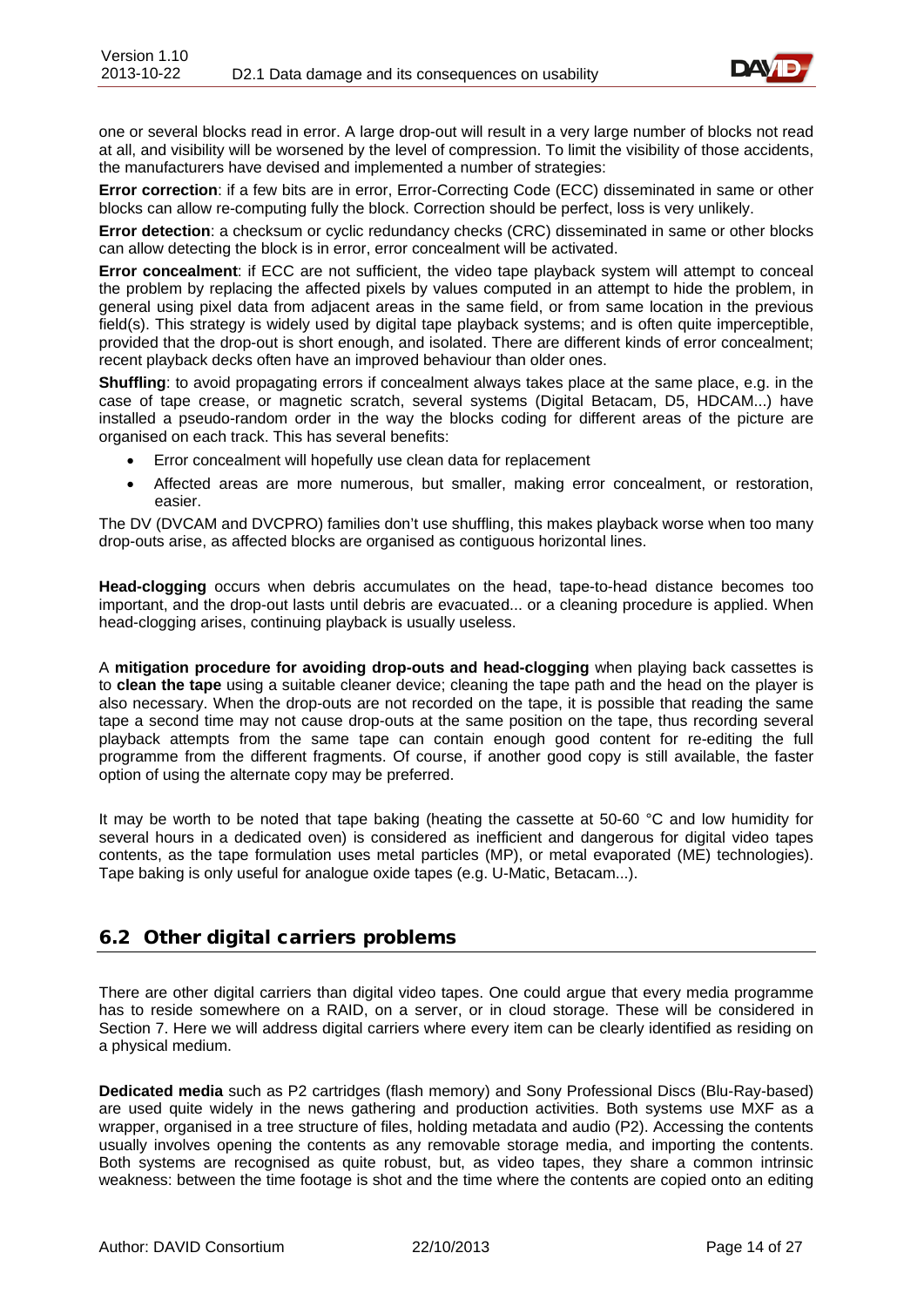

system, they contain the only and sole copy of the footage. The principal risk associated with this media lies in being damaged, lost, or stolen within this time interval, before being copied. We have also received complains about file and system incompatibilities problems; these are reported in Section 6.4.

Beyond dedicated digital media, **any kind of removable device** (memory card, USB key, external USB drive, DVD-ROM, data cartridge) can be used for storing video files. When this is used for primary acquisition, the same risk (being damaged, lost, or stolen before being copied) is present. When the medium is used for transporting contents from one point to another, the source is often still available, and the lost is only expressed in time and cost for coming back to the source.

**Data tape cartridges** (e.g. S-DLT, LTO1 to LTO-6) can be used as dedicated media, on shelves, or within a robotic library. Files are usually not distributed on several tapes. Risks associated with such media lie in destroying of damaging a cartridge (dropping a cartridge on a hard floor may result in total loss of the contents, a tape may be eaten by a drive), interoperability problems (the expected playback compatibility between drives of different generations seems to be only partially verified, as an increase in the number or irrecoverable errors was experienced).

### <span id="page-14-0"></span>6.3 Digital video transmission problems

Some cases were reported to us of rare cases of recorded contents affected by transmission errors on SDI (Serial Digital Interface) cable links. Such errors were caused by cables longer than the standard acceptable length (300 meters), or damaged. The degradation in the picture should be quite brutal, from a few pixels in error, to a complete disappearance of the contents, but we have found cases where only some of the SDI words would be distorted, resulting in pictures that would be correct except at a specific luminance level.

Cases were also reported where people walking in a technical room would induce brief signal interruptions in BNC connectors. Such problems usually result in series of pixels affected, within the same few lines.

# <span id="page-14-1"></span>6.4 Digital video files problems

The era of digital video tapes is coming to an end, with a dramatic reduction of the number of hours produced on digital video tapes, and the corresponding increase of contents stored on optical media, or directly on Hard Disk Drives (HDD). With the exception of the early stages of production, where the contents are stored in cartridges (e.g. Panasonic P2, or Sony XDCAM disks...), the contents are usually replicated as files onto a server before being edited. The result of the editing becomes a new file (or set of files), and it is less and less frequent that the edited contents at the highest quality would be reported onto a digital video tape. A consequence of this is that there are many contents that solely exist as one or several files distributed over a number of systems, at a much lower cost, but causing concerns on the reliability, and on the possibility of accessing the same file after several years, or even decades. This section addresses the problems that can affect those files.

**Bit Rot** is a general term for designating random corruptions or one or several bits in a data storage device. The corruption could take place in the media themselves, in the electronic storage and transmission circuits, in computer memory while the contents are used, in solid-state storage... The causes can be excessive light (optical media), various decay processes (solid-state storage), cosmic rays... The frequency of such corruptions should be extremely rare, but there are concerns, with miniaturisation, use of non error-corrected subsystems (e.g. computer memories), the ever-increasing amounts of stored data, and the increase in file size (a 1h-hour programme of HD 4.2.2, encoded in JPEG2000 at 200Mbps represents 90 Tbytes of data), that even unlikely single bit flips could become in future years a major cause for file corruptions. When running the interviews, we have been open to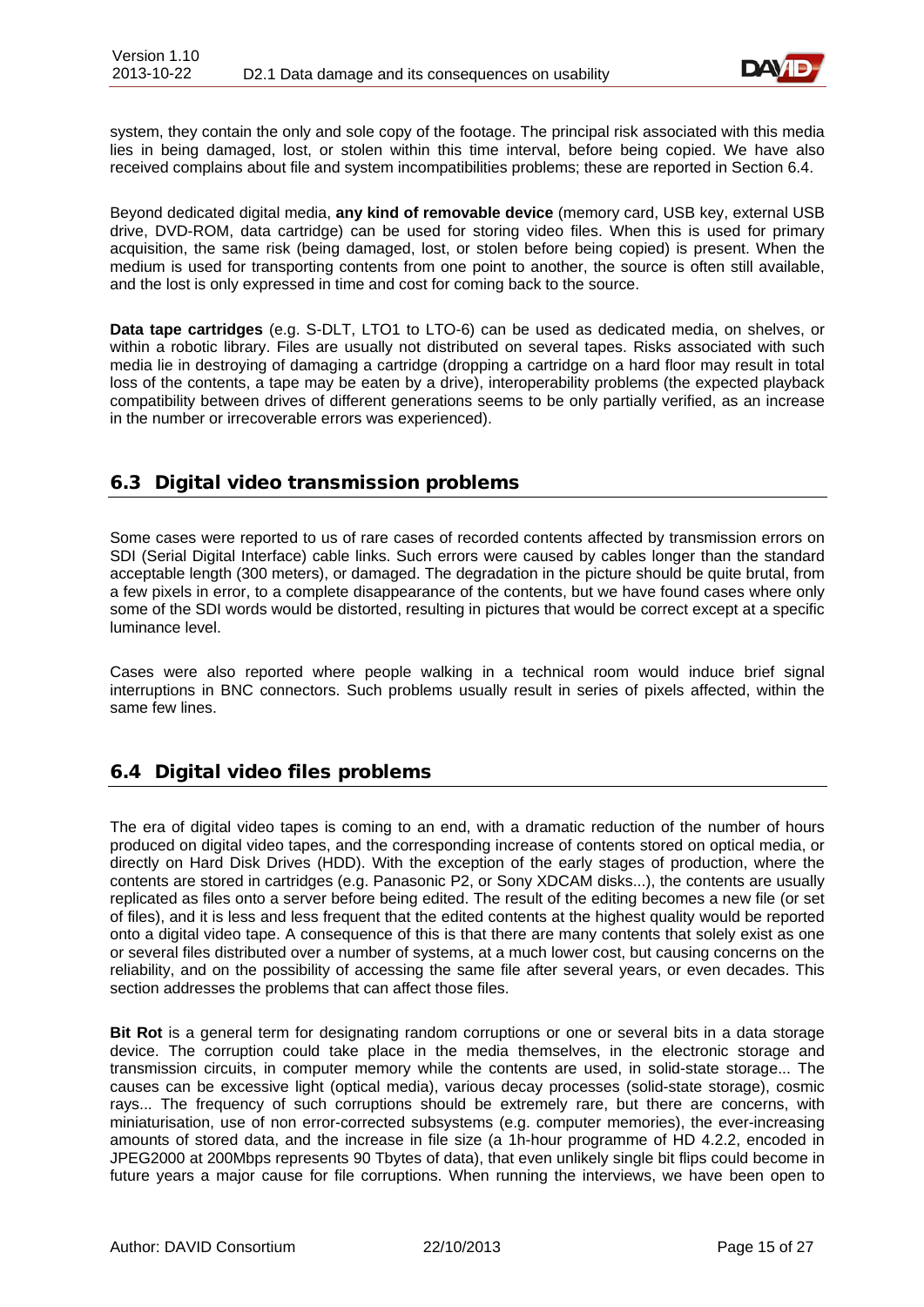

claims that bit rot could be a problem, and have also asked for a position on this question. In most cases, a clear answer was given, that bit rot was not a problem at the current time. It was acknowledged that some rare cases or corruptions might have been explained by the occurrence of bit rot, but the importance and the risk of this phenomenon was at the present time much lower than any other possible causes of content losses.

**File crash** will be used to describe cases when a file is corrupted, or cannot be read. Reasons may be hard drive or data tape local failure, accidental partial (or total) erasure, human error... In those cases, when the file is retrieved, a section of the file is corrupted, the file is truncated, or the file cannot be read at all, since a subsystem will not allow a partial delivery. The interviews tend to confirm that such file crashes are currently much more frequent than bit rot cases. The principally used mitigation procedure here consists in falling back to the backup copy(ies) of the affected file(s).

**Full file loss**: a full file loss takes place when a file crash renders the file completely useless, because it cannot be read, or an essential section of it cannot be recovered, and there is no backup copy. Isolated full file losses without a backup were repeatedly reported as very scarce. Several interviewees told us "we have never lost a single file".

**Backups everywhere**: despite a number of file crashes were reported, very little cases of full losses of files were reported to us. In most cases, the principal reason was that a backup copy of the file existed somewhere, and could be accessed to re-generate the file. In some rarer cases, the file itself was lost forever, but earlier copies, possibly analogue, still existed, and a new file could be re-created to replace the lost file. Our findings showed that, in most cases, rather three than two copies of every file coexisted, one of them easily accessible from a backup site, the other ones usually on data tapes on shelves at a remote location. The main exceptions were the off-camera production media, where only one copy existed until safely transferred to the editing stations. The risk for the content is of course maximal during this short period of time.

**Interoperability problems** were reported as more frequent than file crashes. Indeed, the number and variety of file formats and wrappers has exploded, and the competition between manufacturers often contributed to difficulties when migrating contents from one system to another, or when trying to use a file. Amongst the most frequent interoperability problems:

- Incompatible implementations by different hardware and software manufacturers of a supposedly common standard and profile. Such incompatibilities can result in software crashes when opening a file, software refusing to open a file, incorrect aspect ratio / field order...
- Changes in the contents, due to incorrect translations between colorimetric spaces, at one point of a long transmission chain.

Interoperability problems are quite often caused by implementation or parameterisation errors: most common cases are:

- Non-consistent Presentation Time Stamps (PTS), with several images for the same PTS, or missing images.
- Wrong/inconsistent/mixed aspect ratio
- Wrong/inconsistent colorimetric spaces
- Wrong/inconsistent field/frame wrapping, field dominance
- Valid, but unusual resolution (e.g. 704x576)

Interoperability problems are often latent, and arise only when a new setup is established, with new software, new tools. In such cases, a large part, or all of a large set of files suddenly become unavailable to the new tools, until a solution of found. Possible mitigation procedures for interoperability problems include:

- Updating old software/hardware
- Adjusting the new software
- Modifying the files to make them compatible
- When possible, working around minor (colour/aspect ratio...) problems when using the contents.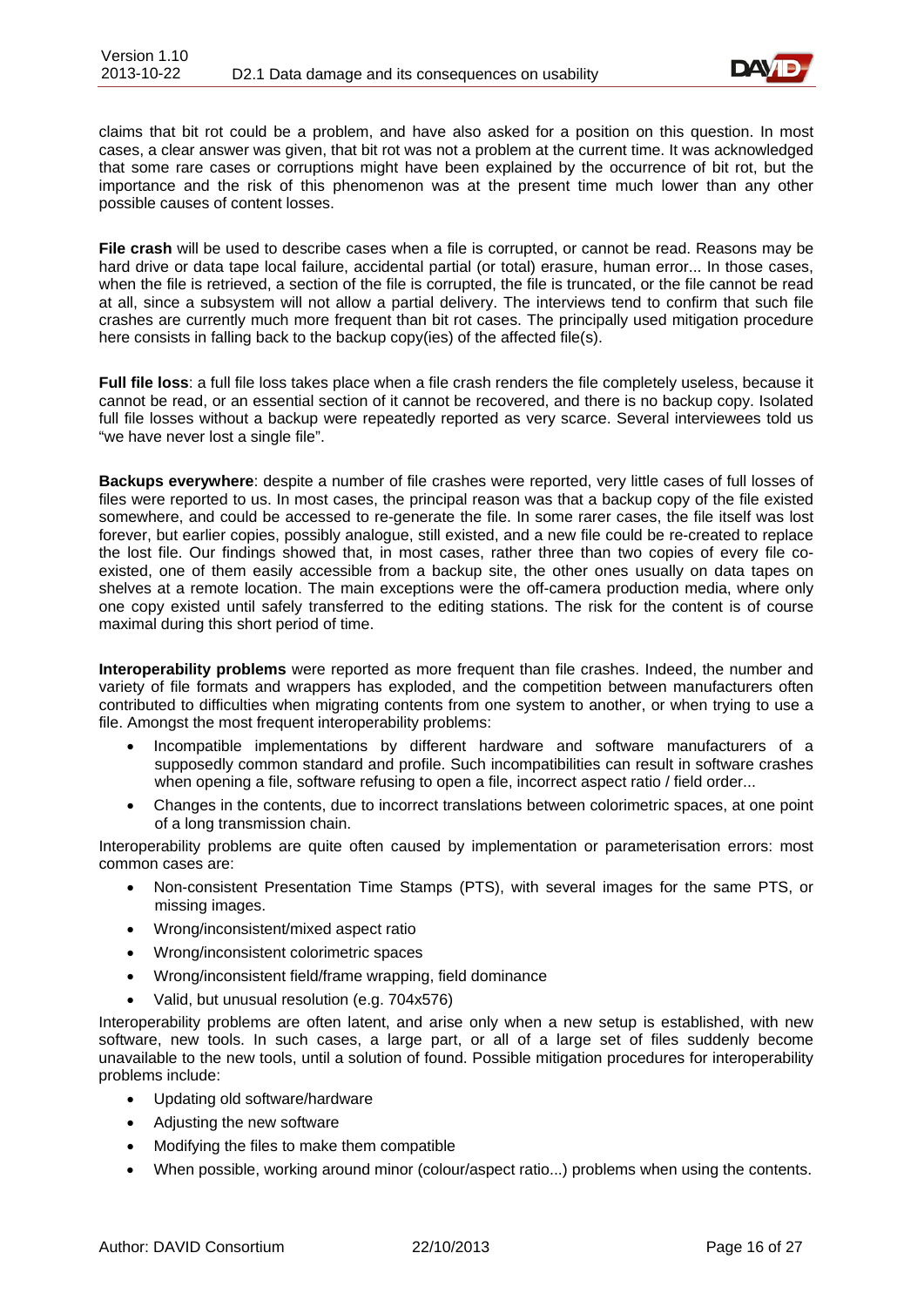

Such mitigations procedures are often costly.

**MXF-related interoperability problems** represent a large subset of the compatibly problems met. MXF is a very complex and widely disseminated standard, and the number of allowed possibilities is such that not all cases can be tested against a setup. The two main Operational Patterns (OPs) used in acquisition and archive domains are OP-atom (e.g. Panasonic P2, Digital Cinema Initiative...), and OP1a (Sony XDCAM, video archives...). Those Operational patterns are well defined, but, as MXF is a wrapper format, very flexible, few constraints are enforced about the encoding of the contents, every manufacturer proposes his own profiles, and nearly every user has his own profile, or sub-profile. Ingest systems and tools quite often expect only specific profiles, or try to address a very wide range of settings, but cannot test every situation, as these are too numerous. There is usually a limit to the load that a system is able to cope with (file size, bit rate, codec flavours). When this limit is reached, degradation occurs, e.g. playback is not real-time any more, or errors arise. Examples of such problems, obtained during a interoperability check campaign (INA, end-2010) are given below:

- Software crash
- No playback
- Playback stops
- Playback is jerky, or slower than real-time
- Colour flashes (colour coding compatibility problems)
- When OP-atom is used, a programme comes as several files (.MXF for video, one or several .WAV or .MXF for audio), that have to be re-integrated into one programme
- Contradictions between MXF descriptors and the actual encoding, causing a number of malfunctions
- Wrong aspect ratio at playback
- Squashed picture cased by field wrapping options incompatibilities.
- No audio playback (unsupported audio encoding e.g. AES3)
- Flashes due to wrong frame rates (59.94i instead of 50i)

Some of the problems above could be solved later by updates from different manufacturers, but it was found that that many MXF files do contain contradictions, and happen to play by accident!

Indeed, MXF was made from the beginning to accommodate a large number of uses, from recording onthe-fly single-shot files to transmitting complete edited stories, allowing for a large number of (video, image, audio) codecs. This results in a powerful standard where the same information may be written at different places, where there are ambiguities as to the meaning and the importance of a number of parameters, where the complexity of the standard increases the possibility of incorrect implementation by hardware and software manufacturers. In our experience, the IRT MXF Analyzer tool finds errors, problems, and inconsistencies in most, if not all, analysed files. However only a few of these errors have a real effect for the media playability; those files play, or seem to play properly… By contrast, it is possible that an MXF file that appears to be valid, would contain content (audio, video, images) that have an encoding problem, or where the encoding is inconsistent with the MXF parameters (resolution, GOP, lossy/lossless…). To fetch this information may require not only analyzing the wrapper, but also decoding the whole file…

The most currently distributed **file-based recording media** making use of MXF appear to be Sony XDCAM (actually 5 completely different profiles: DVCAM, IMX, XDCAM HD, XDCAM EX and XDCAM HD422, XAVC), and Panasonic P2 (actually 7 completely different profiles: DV, DVCPRO, DVCPRO25, DVCPRO50, DVCPRO-HD, AVC-Intra, AVC-Ultra). But there are many other different profiles, designed by manufacturers, or customised by users for their own needs.

It is worth noting that both XDCAM and P2 have their own way of organising the contents as files in a tree structure, including MXF and other (XML, images, editing instructions) files. Some problems arise when the structure or the contents are slightly different from expected, then resulting in impossibilities to easily recover the full contents of the media. Cases were reported to us where the use of special characters (`"/,@?!), foreign character sets (e.g. Cyrillic) in would crash the ingest system. In other cases, programmes spanning over several media would result in one of the files silently not being ingested.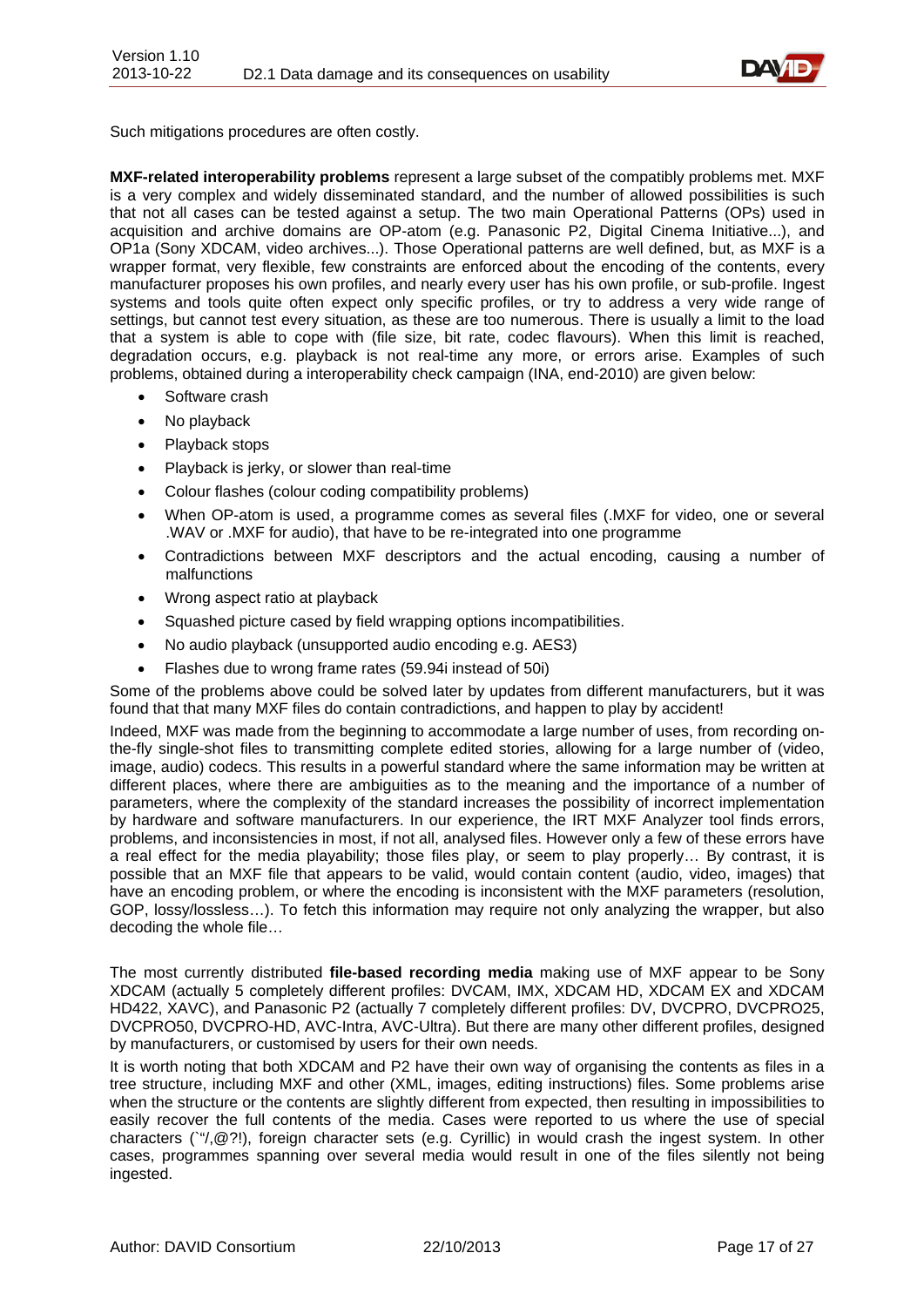

To address the problems caused by the too wide potentialities of MXF, the Advanced Media Workflow Association (AMWA) has endeavoured setting up a number of Application Specifications, and specific subsets (shims) that would cover specific needs for different uses : are published Versioning AS-02, Program Delivery AS-03, Production AS-10, Program Contribution AS-11, Commercial Delivery AS-12. Archiving & Preservation AS-07 is currently work in progress. It is still unclear whether enforcing compliance with such Application Specifications will help reducing the cases of interoperability problems.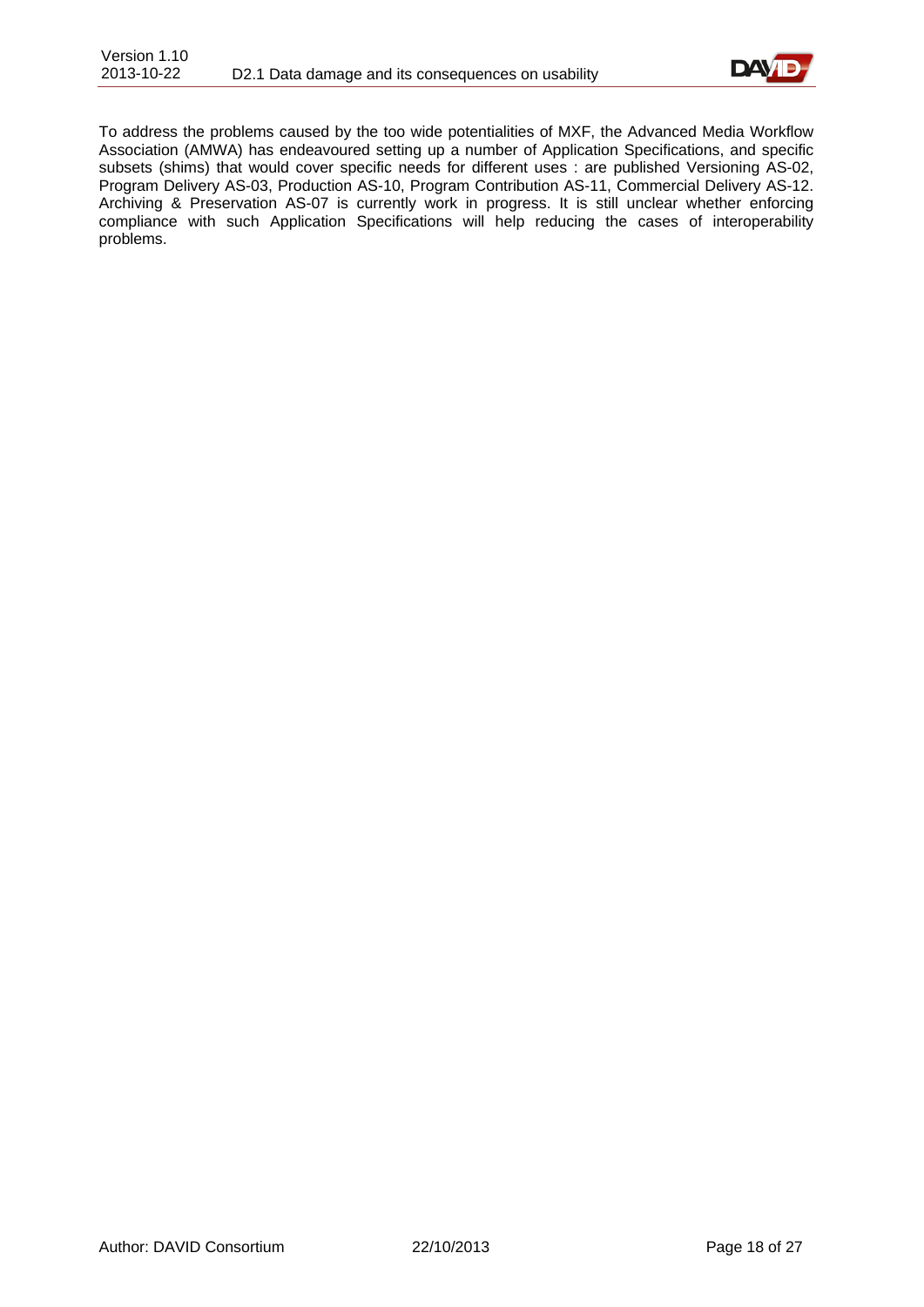

# <span id="page-18-0"></span>System problems and mitigation procedures

### <span id="page-18-1"></span>7.1 The system risks

Up to here, we have reported on the problems and cases of content data loss caused by the individual subsystems. But we have been told that the worst cases of trouble and data loss in the digital domain were actually not caused by the subsystems themselves, but by the assembly within complex systems of a large number of components, e.g. Media Assets Management (MAM) systems. The concentration of large amounts of data that had to pass through an ever-increasing number of parts, seem to increase the risk in often unexpected ways. The problems reported to us belonged to the following categories:

- Human errors
- Hardware incompatibilities
- Incompatibilities between subsystems
- Failure of central control systems
- Migration problems

**Human errors** are a major cause of concern. It can be argued that most of the other categories may also be caused by human errors (e.g. poor code, incomplete checking...), but we will concentrate here on direct human errors. In any complex system, operators have to be in charge. They have to perform essential tasks, maintaining the system in operation, checking that resources are sufficient to face unexpected conditions, and recovering the problems that can arise. However vigilant an operator is, he will always make errors, usually without consequence, but sometimes for the worst. The list is virtually endless, but one can cite:

- Removing more files than wanted
- Removing files in the wrong folder
- Pulling out from a RAID a working disk instead of the faulty one
- Copying and editing a configuration file, not changing all the necessary parameters
- Editing a configuration file into a bad one, having no backup
- Corrupting a database
- Dropping a data tape / a hard disk drive
- Introducing an adjustment with unexpected consequences
- Replacing a correct file or setup from a wrong backup.

Such errors have the potential for affecting durably the performances of a system, and are not always reversible. In addition, the risk of error is increased by the stress introduced by urgency, e.g. when trying to make some room on in storage facilities approaching saturation, or introducing further errors when trying to recover using backup copies.

Problems caused by **hardware incompatibilities** were reported to us several times: systems that should have been compatible, actually weren't, or did not exhibit the level of reliability that was expected from compatible systems. E.g. we have found two cases where data tape drives of next generations, supposed to be able to read earlier generation tapes, did read them, but with unexpected effects: in both cases, the level of errors would progressively increase up to unacceptable levels. In one case, reading earlier tapes on next generation drives did cause a quite accelerated head wear on the drive, contributing to a disruption of service over a complete data tape library. Interoperability problems between data tape drives (LTO-3) from different manufacturers, fully compliant with the same standard, were also reported to us. It was also reported to us, on rarer cases, that one faulty data tape drive would, un-noticed, consistently ruin a complete set of tapes, thus making the data unrecoverable.

**Incompatibilities between subsystems** can also generate a whole range of problems, which sometimes go un-noticed until very late. Interoperability problems between video encoding and decoding subsystems were cited above (headers, metadata and file names with non-ascii character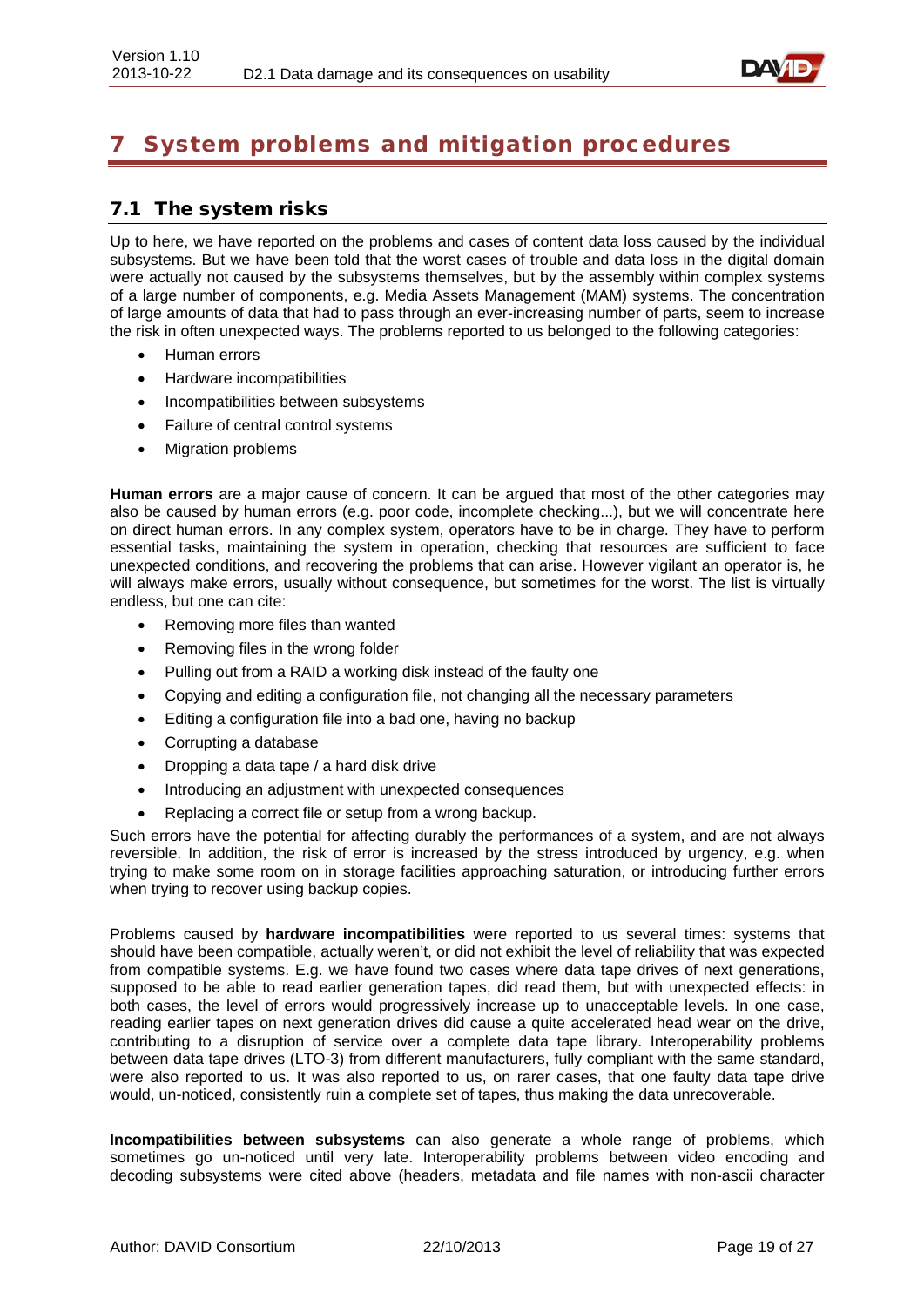

sets, colour spaces, interlaced/progressive, field dominance, aspect ratio, resolution...). Such problems can cause inefficiencies, or worse. When the incompatibilities are detected at setup time, they can delay the entry into service. If not, the processes will start, generating new data, new files, that cannot be used immediately, as they are incompatible with the tools that should use them. This can have pernicious effects, as the users, under the pressure of urgency, may try to find ways around the problems (e.g. correcting a wrong aspect ratio with tools at hand, or locally transcoding the file), not always reporting about these, thus allowing for work being done with more effort than should have been necessary; but the flaws may go un-addressed before years after system entry into use, e.g. when a new component has to be added to the system.

When an action is decided to fully correct the problem, considerable efforts are already wasted, a large number of files may have to be patched, and a number of dependencies on these files may result in unexpected behaviour when trying to re-use the same file.

Beyond those incompatibilities, Media Asset Management systems rely on an increasingly complex set of resources, and on critical functions, and can fail dramatically if some conditions are not met. **Failure of central control systems** may happen, e.g. the failure of one of the following services can make whole systems fail:

- DNS (Domain Name Server)
- User authentication system
- Email service
- Database
- Software licences on dongles
- Power or disk failure on any server
- ...

Disruption of any of these services should only prevent the system from working until the service is restored. But such dependencies are not always fully documented, and it can be difficult to track down the origin of the problem before restoring the service. Even there, restoring the complete system to normal operations can be lengthy, and it is not 100% sure that nothing will be lost.

The risks are often amplified (or revealed) by **Migrations**: from one system to another, from one data tape type to another, from one storage system to another, from one encoding standard/profile to another. Indeed, migrating a set of files or a system to other facilities relies on the capacity of reading the totality of the source data, and even more, on the capacity of using these data. But an existing - up and running - system can run for years with minor problems, this does not give a guarantee that all data are available for copying. Latent errors are probably there, i.e. errors that will only become visible when accessing the files. Such errors may be in limited numbers if the data reside on well-maintained RAID arrays, but are more likely to occur if the data reside on data tapes in a library. On a system where a small part of the contents are accessed every year, copying all the data in a few weeks or months will increase the number or errors by increasing the amount of read data.

Migration onto a new system can also involve **migrating the files into a new format**. There are a number of incentives on doing this: achieving a better compression ratio with same quality, getting rid of obsolete formats, ensuring a better interoperability, faster access... However these advantages have to be balanced with problems that may arise: in most cases the new files will not be readable by legacy systems; the old files will have to be maintained as well, or removed, sometimes with unexpected consequences. Migrating to a new codec without significant loss of quality may actually increase the required file sizes... Overall, it was reported to us that it was considered, at least for master files, **safer to stay with the same media files** as long as possible, i.e. as long as codecs are available, only generating new files with superior performances (resolution, quality...) for newly ingested contents, and having systems managing both old and new files profiles as long as possible.

**Migrations can also reveal interoperability problems**: adding a new subsystem, changing or updating an existing subsystem, or moving to a new system can reveal unknown or new incompatibilities and dependencies that can block or slow down processes, or make a large fraction of the data and files unavailable. We were given numerous examples of such cases: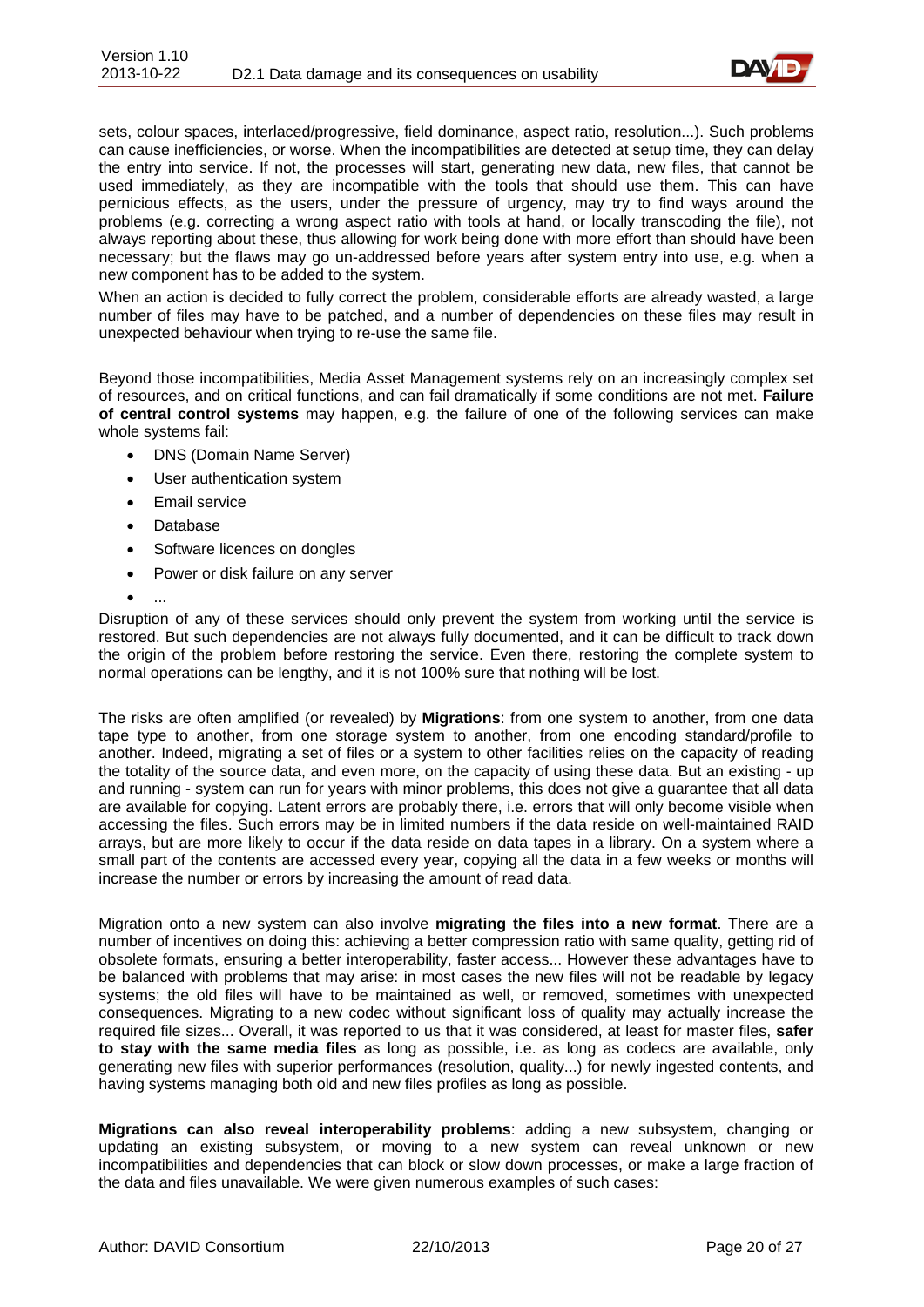

- Changing the data tape drives to next generation drives, resulting in increase of errors
- Removing old browsing files to save storage space, and discovering too late a hidden dependency on these
- Upgrading some software : essential working plugins are not compatible any more
- Delivering video files to a new customer : despite valid, the ingest system cannot read them
- On the new system, aspect ratios / frame rates / other are wrong
- Some files cannot be read on the new system

Migrations are however sometimes necessary, systems have to evolve to be able to interact with a changing environment; therefore not migrating may not be an option. But keeping in mind that any change or move or update in a complex system, will generate problems, may be an incentive to make such moves, as much as possible, progressive, documented, and reversible, to allow for solving the problems before they become untreatable.

### <span id="page-20-0"></span>7.2 Mitigation procedures

Having listed above how things could possibly go wrong at the system level, we must also mention how such mishaps can be (and are, in most cases) avoided. We have identified six widely used strategies and mitigation procedures:

- Backups everywhere
- Checking against poisoning
- **Repairing**
- Ensuring reversibility
- Fallback and recovery mechanisms
- Disaster recovery Plans

**Backups everywhere**: it is much easier to repair or reconstruct part of a system when recent backup copies of the essential parts exist. This includes not only the media files, but also the source codes, the scripts, the configuration files for every client and server, the databases, the help tools... In terms of hardware, backup copies are also necessary, this includes spare drives, spare RAIDs, spare disks, spare servers ready for fall-over, instructions for re-constructing servers, change-over procedures... In the specific case of audiovisual contents, our findings have shown that for every media file, in most cases **three copies** were made: one - on-line or near-on line - for use, and two as a backup (sometimes the third copy simply resides on disks or tapes from a previous subsystem – before migration). Depending on the configurations, the actual level of redundancy may be higher than three, as one or several of these copies are stored on RAIDs. With this level of redundancy, all the actors interviewed have confirmed they had never lost a single irreplaceable file. The complexity of the backup and recovery procedures may however sometimes be daunting.

Possibly due to a bias in the addressed user base, we have found little evidence in the broadcast domain of the use of cloud storage for storing audiovisual contents at high quality, probably because the actors in the domain consider that networking costs and cloud-storage costs would be still too high. The emergence of such uses may introduce changes, but it is likely that the first adopters of redundant cloud-storage for broadcast contents would still want to keep one or two backup copies on data tapes at a remote location.

**Checking against poisoning**: Files with errors or wrong parameters can work perfectly well within an existing system, but can make the use of those files much more difficult when exporting to a new system, when updating subsystems, or when adding parts. Therefore it may be well advised to try anticipating for trouble before it arises. Running quality checks at ingest time is of course useful, but after some time, it becomes difficult to track all the possible ways that could have generated a file. Therefore, trying to run quality check, using recent tools, on oldest files, may lead to discoveries that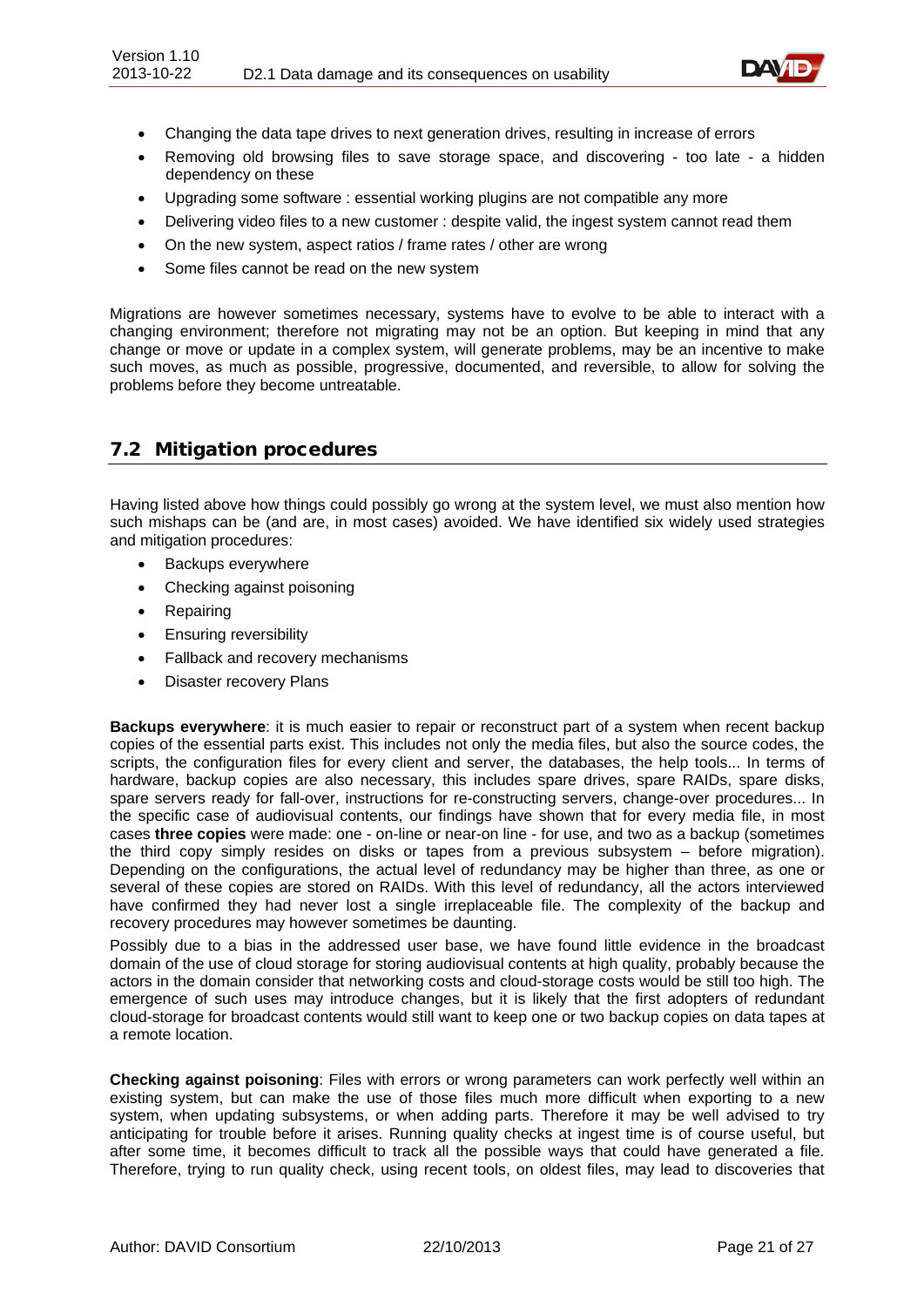

may be useful. More specifically, every running archive system that we have known has samples of files that have internal discrepancies and inconsistencies, or that display the wrong parameters. Running such checks, and collecting user feedback on wrong parameters, is the first step towards correcting the problems, and avoiding later issues.

**Repairing**: When evidence is collected on the problems that affect the files, it is possible to consider correcting the files. This is not always straightforward, as it involves replacing each file by a patched or re-encoded version, which is not always possible. Generating a corrected version of the file can be considered, provided that it is verified beforehand that not too many tools depend on the file being... wrong! Making a better version of each file in a store could be costly and risky, since it may involve destroying each earlier file, bringing risks if it is discovered later that each patched version is itself flawed! It may be a safer option to document the errors, use workarounds, and take the occasion of a migration to patch the files on the same occasion.

**Ensuring reversibility**: whatever action is started to mitigate the risks or to correct an error, it is preferable to take precautions to allow for coming back to a previous stable state. This involves verifying that the backups mentioned above exist, and are at hand, preparing snapshots of subsystems before attempting any upgrade, upgrading hardware and software only progressively, testing thoroughly, letting enough time for new setups to prove their reliability before committing for the other upgrades; after a migration, keeping the previous systems and subsystems up and running, or at least ready for re-use, with available and up-to-date documentation...

**Fallback and recovery mechanisms**: to maintain an online archive up and running with a minimum level of reliability, redundancy is necessary at many levels. Media files have to be duplicated, so that the backup copy can be accessed if necessary. Every subsystem has to be available at least in duplicate. For most critical elements, depending on the necessities of service, instant fall-over mechanisms may be necessary. Such fall-over mechanisms have to be tested and validated before becoming really necessary. As for the parts that cannot be duplicated (e.g. data tape libraries, main network, power lines), those have to be validated as extremely reliable, possibly working in degraded mode while being maintained, or supporting a short interruption of service (e.g. using Uninterrupted Power Supply to resist brief power failure, or being able to replace a key network switch in a few minutes).

**Disaster Recovery Plans**: in the domain of audiovisual contents, performances are often linked to the existence of a number of integrated systems on one site. This introduces a weakness that will only become apparent when a disaster takes place. A Disaster Recovery Plan will prepare and document the procedures to re-start activity, in case one of the sites becomes partially or totally unavailable due to a disaster. In addition to backup copies of the data being readily available on a distant site, such procedures also rely on the possibility of re-starting the service using other facilities, within a pre-defined *recovery time objective*. A full Disaster Recovery Plan is very complex and costly to set up.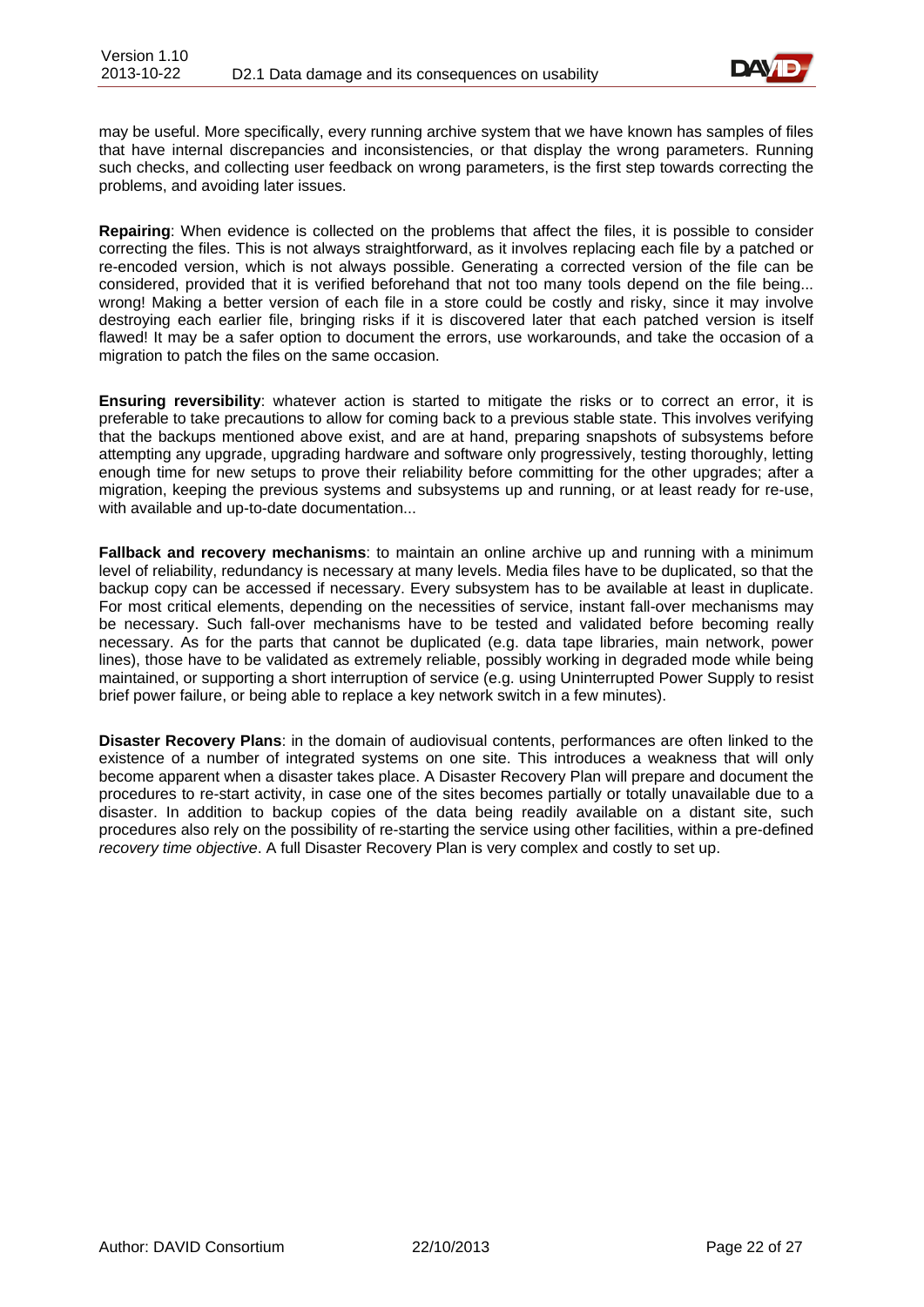

# <span id="page-22-0"></span>8 Conclusions

We have explored within this document a number of ways in which preserving digitally, and accessing audiovisual media documents, could go wrong. We have first requested a number of stakeholders in the audiovisual broadcast domains, about their experiences in damage to data, and their consequences about usability.

We have used questionnaires, but have found that experiences were quite diverse, and covered a very wide scope, from archive restoration operators that would still be struggling with some artefacts caused by the analogue origin of the contents, to risks of losses due to the failure of key components in the Digital Media Asset management systems.

We have tried to address those problems in three chapters - analogue-originated contents, digital-born contents, and system problems.

In the course of our study, we have identified problems with incidence and consequences lower than expected.

- Although Bit Rot did happen, it was by far one of the less important problems they had to face in the present period.
- Although files could be lost, it was nearly always possible to re-generate the file, from backup copies, or from intermediate copies.
- Cloud storage is still not used very much, at least in the broadcast domain.

On the other hand, problems that generate stress, delays, and possible losses are the following:

- Interoperability problems start to plague the processes at many levels, and are often discovered late enough that consequences become major cost factors.
- Complex media asset management systems appear to be more and more vulnerable to risks due to hidden dependencies, often revealed on the occasion of a migration or a component update.

It is possible that such findings only would have their validity within the audiovisual contents domain. We still hope that those conclusions will help preparing safer and better environments for the long-term preservation and use of audiovisual contents, and hopefully beyond.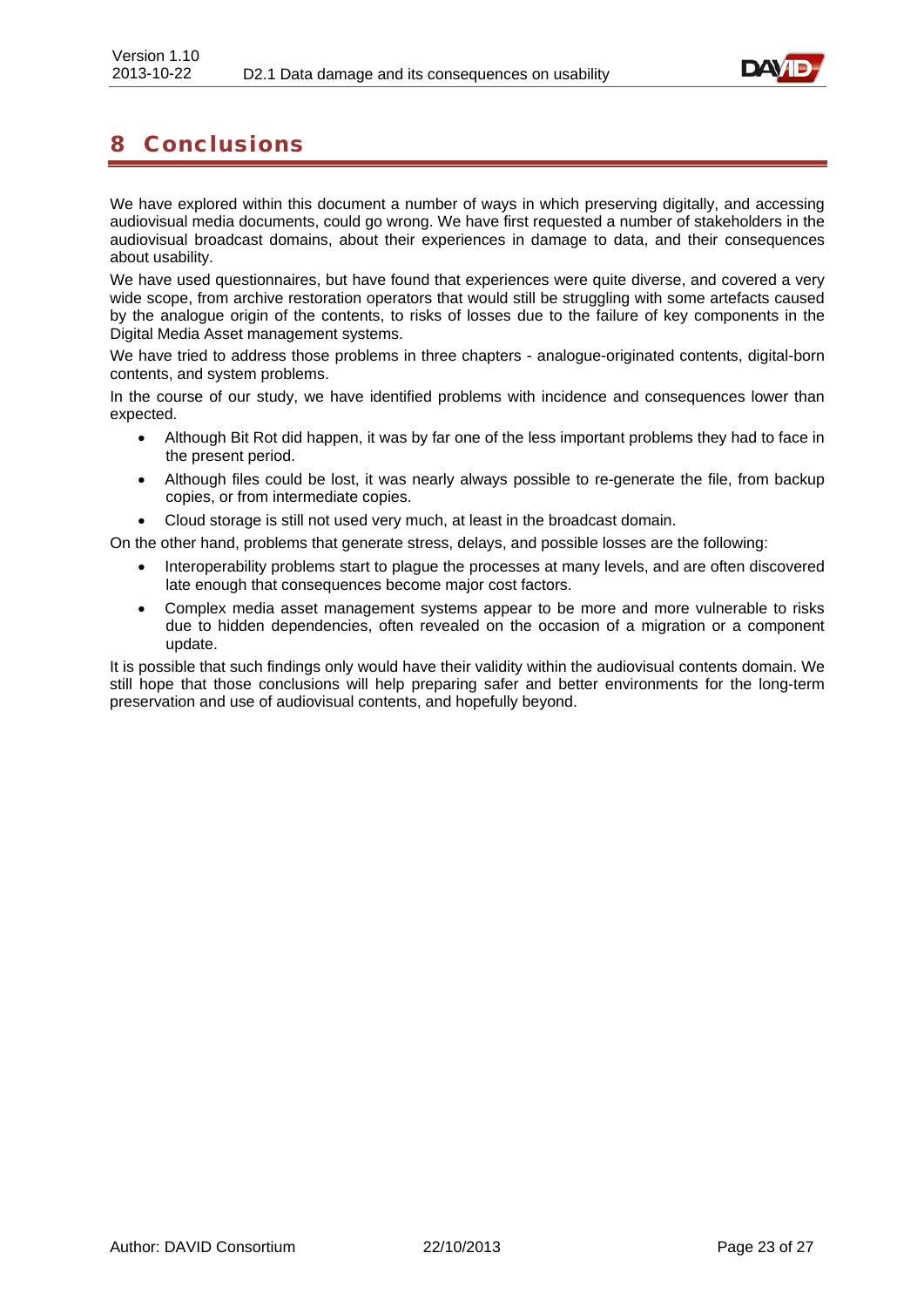

# <span id="page-23-0"></span>9 Glossary

| 4:1:1               | A colour sampling pattern, where chrominance is sub-sampled horizontally: only one<br>pixel out of four holds the colour information. Used by DV in ~60Hz environments (US,<br>Japan)                                                                                                                                                                                                                                                                                                    |
|---------------------|------------------------------------------------------------------------------------------------------------------------------------------------------------------------------------------------------------------------------------------------------------------------------------------------------------------------------------------------------------------------------------------------------------------------------------------------------------------------------------------|
| 4:2:0               | A colour sampling pattern, where chrominance is sub-sampled horizontally and<br>vertically: only one pixel out of two holds the colour information, only one line out of two.<br>Used by DV in 50Hz environments (Europe).                                                                                                                                                                                                                                                               |
| 4:2:2               | A colour sampling pattern, where chrominance is sub-sampled horizontally: only one<br>pixel out of two holds the colour information. Used by most SD and HD recording<br>formats.                                                                                                                                                                                                                                                                                                        |
| 4:4:4               | A colour sampling pattern, where colour is not sub-sampled horizontally: every pixel<br>holds the luminance and chrominance information.                                                                                                                                                                                                                                                                                                                                                 |
| Aspect ratio        | Ratio of the expected width divided by height of the picture content of a programme.<br>Usually 4:3 in SD, 16:9 in HD                                                                                                                                                                                                                                                                                                                                                                    |
| Backup              | Action (or result of) copying contents, in the view of being able to recover them, should<br>the originals be corrupted.                                                                                                                                                                                                                                                                                                                                                                 |
| Beta SP             | Betacam SP, very widespread analogue video tape recording media. Uses MP.                                                                                                                                                                                                                                                                                                                                                                                                                |
| <b>Bit Rot</b>      | Random corruptions of one or several bits in a data storage device or medium                                                                                                                                                                                                                                                                                                                                                                                                             |
| <b>Blocking</b>     | Artefacts where the coded blocks become visible on the pictures                                                                                                                                                                                                                                                                                                                                                                                                                          |
| <b>BNC</b>          | A widespread cable connector for transmitting video (analogue, SDI, HD-SDI)                                                                                                                                                                                                                                                                                                                                                                                                              |
| <b>Born-Digital</b> | Content that has gone through no analogue storage step                                                                                                                                                                                                                                                                                                                                                                                                                                   |
| Carrier             | Physical media, holding video, or files.                                                                                                                                                                                                                                                                                                                                                                                                                                                 |
| Cloud<br>storage    | A model where data and files are not stored on a physical medium, but where storage is<br>made seamlessly on a set of interconnected systems in distributed (possibly third-<br>parties) locations, in the view of ensuring a greater availability and robustness to<br>individual component failures.                                                                                                                                                                                   |
| Codec               | "Coder-Decoder"; device or computer program capable of encoding or decoding a digital<br>data stream or signal.                                                                                                                                                                                                                                                                                                                                                                          |
| Colour<br>spaces    | System by which the colours in the contents are represented. A colour is represented by<br>three coordinates in a colour space, but if an error is made changing from one colour<br>space to another, or if the wrong colour space is specified, representation of colours will<br>be affected. (a short list of colour spaces <sup>5</sup> : RGB, R'G'B', CYMK, CIE XYZ, L*u*v*,<br>L*a*b*, Y 'C <sub>B</sub> C <sub>R</sub> , YcCbcCrc, Y 'P <sub>B</sub> P <sub>R</sub> , Y'UV, Y'IQ) |
| Container           | See Wrapper                                                                                                                                                                                                                                                                                                                                                                                                                                                                              |
| <b>CRC</b>          | Cyclic Redundancy Checks (CRC). Codes that allow detecting errors in a bit stream.                                                                                                                                                                                                                                                                                                                                                                                                       |
| <b>DCT</b>          | Discrete Cosine Transform. Mathematical transformation of data, used in lossy<br>compression.                                                                                                                                                                                                                                                                                                                                                                                            |

<span id="page-23-1"></span> <sup>5</sup> <http://www.poynton.com/PDFs/ColorFAQ.pdf>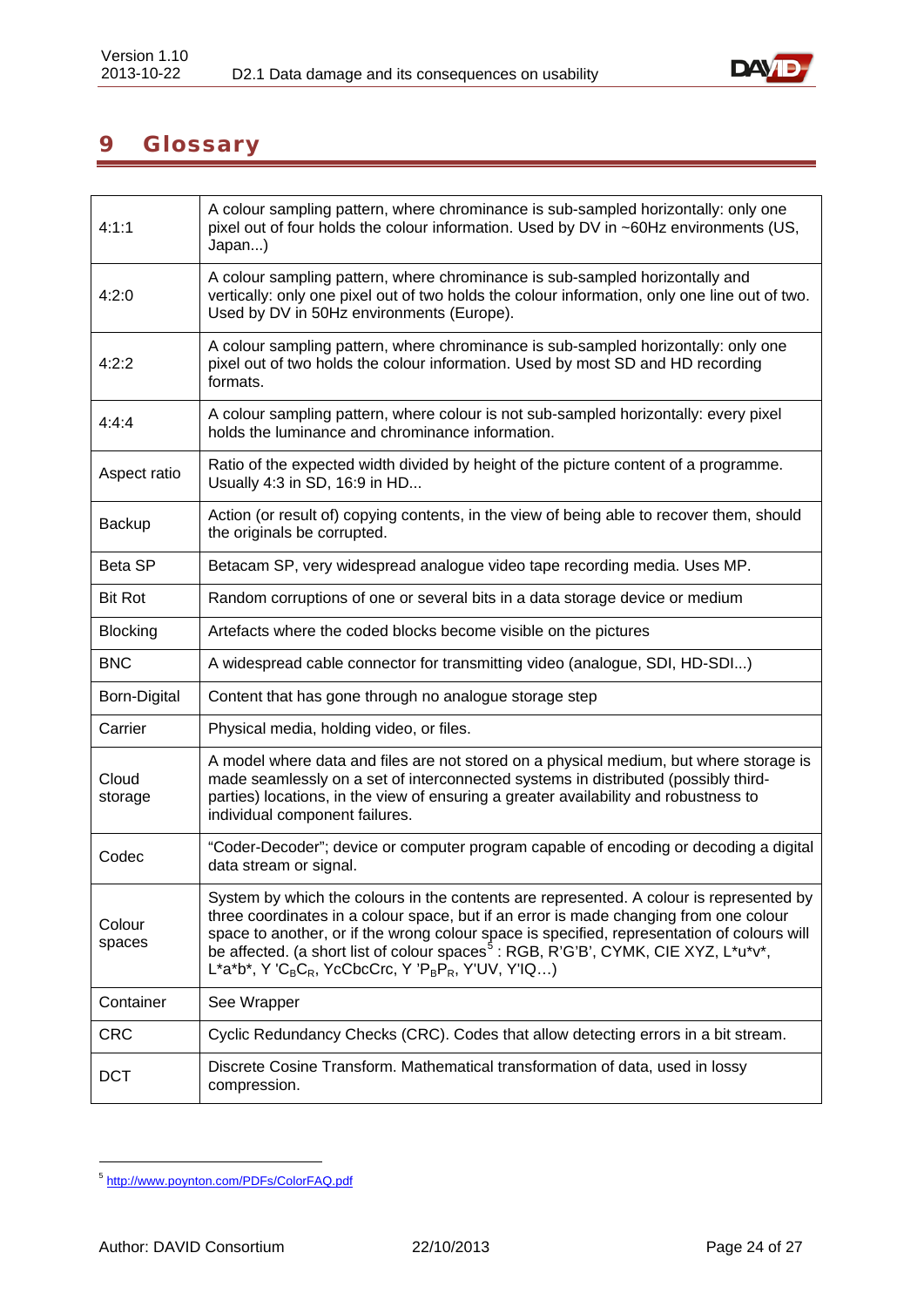

| Digibeta          | Digital Betacam, a wide-spread 4:2:2 digital video recording technology on tape, uses<br>Metal Particle 1/2 Inch tape in cassettes.                                                                                                                                                                                              |
|-------------------|----------------------------------------------------------------------------------------------------------------------------------------------------------------------------------------------------------------------------------------------------------------------------------------------------------------------------------|
| Digitisation      | Action of digitising analogue contents into a Digital video tape or into one or several<br>data files.                                                                                                                                                                                                                           |
| <b>DNS</b>        | <b>Domain Name Servers</b>                                                                                                                                                                                                                                                                                                       |
| <b>DNX</b>        | Digital Nonlinear Extensible - High-Definition: Avid de facto standard, approved as<br>SMPTE VC-3. Used in an MXF container, QuickTime also supported. 220 Mbps with a<br>bit depth of 10 or 8 bits, and 145 or 36 Mbps with a bit depth of 8 bits.                                                                              |
| Drop-out          | Loss of Radio Frequency (RF) signal read by one (or more) of the microscopic magnetic<br>playback heads, reading at high speed (several m/s) the recorded magnetic track,<br>resulting in temporary loss of signal.                                                                                                              |
| DV                | The first of the DV digital video tape family, uses intra-frame video compression<br>scheme. Uses 4:1:1 or 4:2:0, 8 bits, at 25Mbps, stored in cassettes, standalone files, of<br>MXF (or others) wrappers.                                                                                                                      |
| <b>DVCAM</b>      | Professional Sony version of DV                                                                                                                                                                                                                                                                                                  |
| <b>DVCPRO</b>     | Professional Panasonic version of DV. Uses MP.                                                                                                                                                                                                                                                                                   |
| DVCPRO50          | Professional Panasonic version of DV, higher quality, 50Mbps                                                                                                                                                                                                                                                                     |
| DVCPRO100         | HD Panasonic version of DV, 100Mbps                                                                                                                                                                                                                                                                                              |
| ECC               | Error Correcting Codes. Codes that allow detecting and correcting errors (if not too<br>numerous) in a bit stream or file.                                                                                                                                                                                                       |
| Echoes            | Artefacts, due to reflections in analogue video signals cables or terrestrial links, resulting<br>in the presence of several weak repetitions of the picture.                                                                                                                                                                    |
| File System       | An organisation for storing, retrieving, and updating a set of files, on a carrier that is<br>usually a hard disc drive, or a RAID.                                                                                                                                                                                              |
| <b>Ghosts</b>     | See Echoes                                                                                                                                                                                                                                                                                                                       |
| GOP               | Group Of Pictures: a GOP number higher than 1 (long GOP) implies that some<br>frames/fields (P and B) cannot be reconstructed without using some other frames/fields<br>(I). May improve compression ratios at a given quality, but may make editing more<br>difficult.                                                          |
| HD                | High Definition (up to 1920x1080 pixels, up to 50 or 59.94 fields per second)                                                                                                                                                                                                                                                    |
| <b>HDD</b>        | (magnetic) Hard Disk Drive                                                                                                                                                                                                                                                                                                       |
| Head-<br>clogging | Transient or permanent loss of signal due to debris accumulated on magnetic heads.                                                                                                                                                                                                                                               |
| Header            | First part of a file, storing metadata and other information, allowing identifying and<br>decoding the rest of the file. A corrupted header may render a file completely unusable.                                                                                                                                               |
| <b>IMX (D10)</b>  | Sony Betacam IMX video format, using MPEG2 4:2:2 intra-frame compression at 30,<br>40, or 50Mbps. Available as cassettes, but can be exported as MXF files (known as<br>MXF-D10).                                                                                                                                                |
| <b>LTO</b>        | Linear Tape Open: LTO-1 to LTO-6: Series of magnetic tape data cartridges storage<br>technology developed from late 1990s as an open standard alternative to the<br>proprietary magnetic tape formats available at the time. Supported by a number of<br>vendors, has captured the largest share of data tape cartridges market. |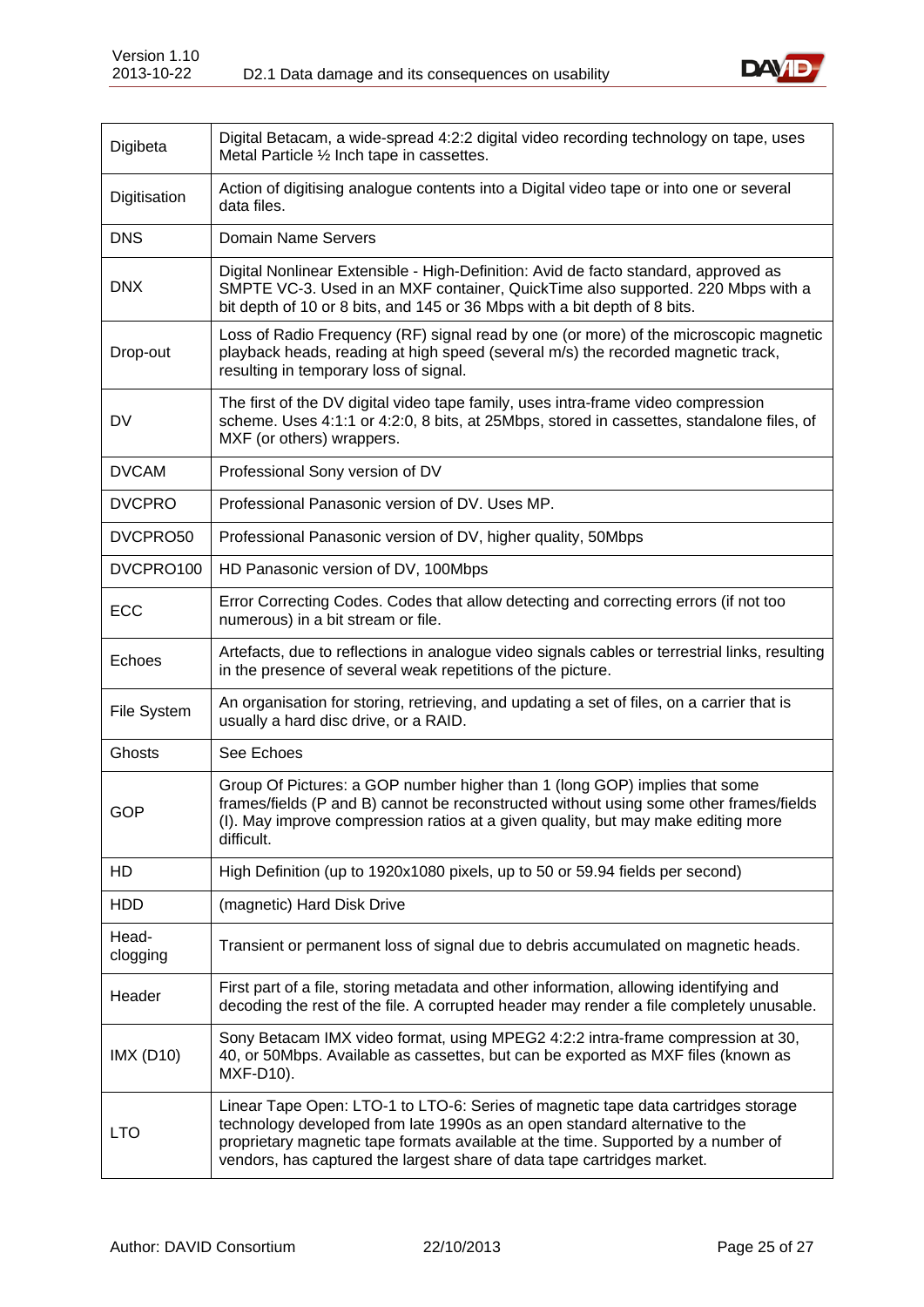

| <b>MAM</b>        | Media Assets Management systems                                                                                                                                                                                                                                                                                                                                                                                                                                                                               |
|-------------------|---------------------------------------------------------------------------------------------------------------------------------------------------------------------------------------------------------------------------------------------------------------------------------------------------------------------------------------------------------------------------------------------------------------------------------------------------------------------------------------------------------------|
| <b>Mbps</b>       | Mega-bits per second: one million bit per second.                                                                                                                                                                                                                                                                                                                                                                                                                                                             |
| Metadata          | Data about the data. Information about the contents.                                                                                                                                                                                                                                                                                                                                                                                                                                                          |
| Migration         | Moving data, contents, or applications, from one system to another. Migration can<br>involve copying files, but also changing the encodings, the wrappers, the databases, the<br>interfaces                                                                                                                                                                                                                                                                                                                   |
| Matroska          | An open source multimedia container/wrapper                                                                                                                                                                                                                                                                                                                                                                                                                                                                   |
| MЕ                | Metal Evaporated. Types of tapes with very thin magnetic layers obtained through<br>deposition of metal vapour onto tape. These tapes are considered as very sensitive to<br>humidity and heat, and as more fragile than MP or oxide tapes.                                                                                                                                                                                                                                                                   |
| <b>MP</b>         | Metal Particle. Tapes where the particles holding the magnetic information are made of<br>very finely ground metallic particles. Allow for a higher storage density than oxide.                                                                                                                                                                                                                                                                                                                               |
| <b>MXF</b>        | Media Exchange Format. A widely used, but complex, standard for storing as files<br>audiovisual content programmes.                                                                                                                                                                                                                                                                                                                                                                                           |
| MPEG-2            | DCT-based standard for storing as files or bitstreams audiovisual contents. Can support<br>a wide range of intra or inter-frame compression ratios.                                                                                                                                                                                                                                                                                                                                                           |
| <b>NTFS</b>       | New Technology File System (Microsoft)                                                                                                                                                                                                                                                                                                                                                                                                                                                                        |
| OP                | Operational pattern: MXF defines several of these. Most commonly used are OP-atom<br>and OP1a.                                                                                                                                                                                                                                                                                                                                                                                                                |
| OP <sub>1</sub> a | One of the MXF Operational patterns used to store, in a single file, one video track, with<br>several synchronous audio tracks.                                                                                                                                                                                                                                                                                                                                                                               |
| OP-atom           | One of the MXF Operational patterns used to store, in a single file, only one track. As a<br>programme is usually composed of at least one video track and one audio track, sort of<br>a hierarchy is usually used to store audio tracks, and other metadata, alongside with the<br>video track(s).                                                                                                                                                                                                           |
| Oxide             | Ferric or Chromium oxide: Tapes where the particles holding the magnetic information<br>are made of very finely ground metal oxide particles. Betacam uses oxide.                                                                                                                                                                                                                                                                                                                                             |
| Overshoot         | Artefact from analogue video recordings where oscillations in the analogue video signal<br>become visible as negative replicas around vertical.                                                                                                                                                                                                                                                                                                                                                               |
| P <sub>2</sub>    | A line of solid-state physical media carriers, by Panasonic, in use fir media recording in<br>the field. Can store DV, DVCPRO, DVCPRO25, DVCPRO50, DVCPRO-HD, or AVC-<br>Intra. Uses MXF-OP-atom in a hierarchy, can be accessed as generic storage device.                                                                                                                                                                                                                                                   |
| Pixel             | A Picture element. A sample of the picture; may have RGB, YUV, or luminance-only<br>value.                                                                                                                                                                                                                                                                                                                                                                                                                    |
| Poisoning         | Situation where a number of files are affected by some defect (e.g. wrong parameter),<br>going unnoticed until consequences start to cause real trouble, possibly revealed on the<br>occasion of a migration.                                                                                                                                                                                                                                                                                                 |
| Profile           | In this document, the full set of standards, specifications, and parameters that describe<br>up to fine details the encoding for a series of video files. Such profiles can be fully<br>explicit, and published, or implicit (using default or vendor-specific processes or<br>parameters), or even unknown (the profile is not described, by analysis of the file).<br>Changing even one parameter of a profile results in a different profile, or sub-profile. A<br>profile may become a de-facto standard. |